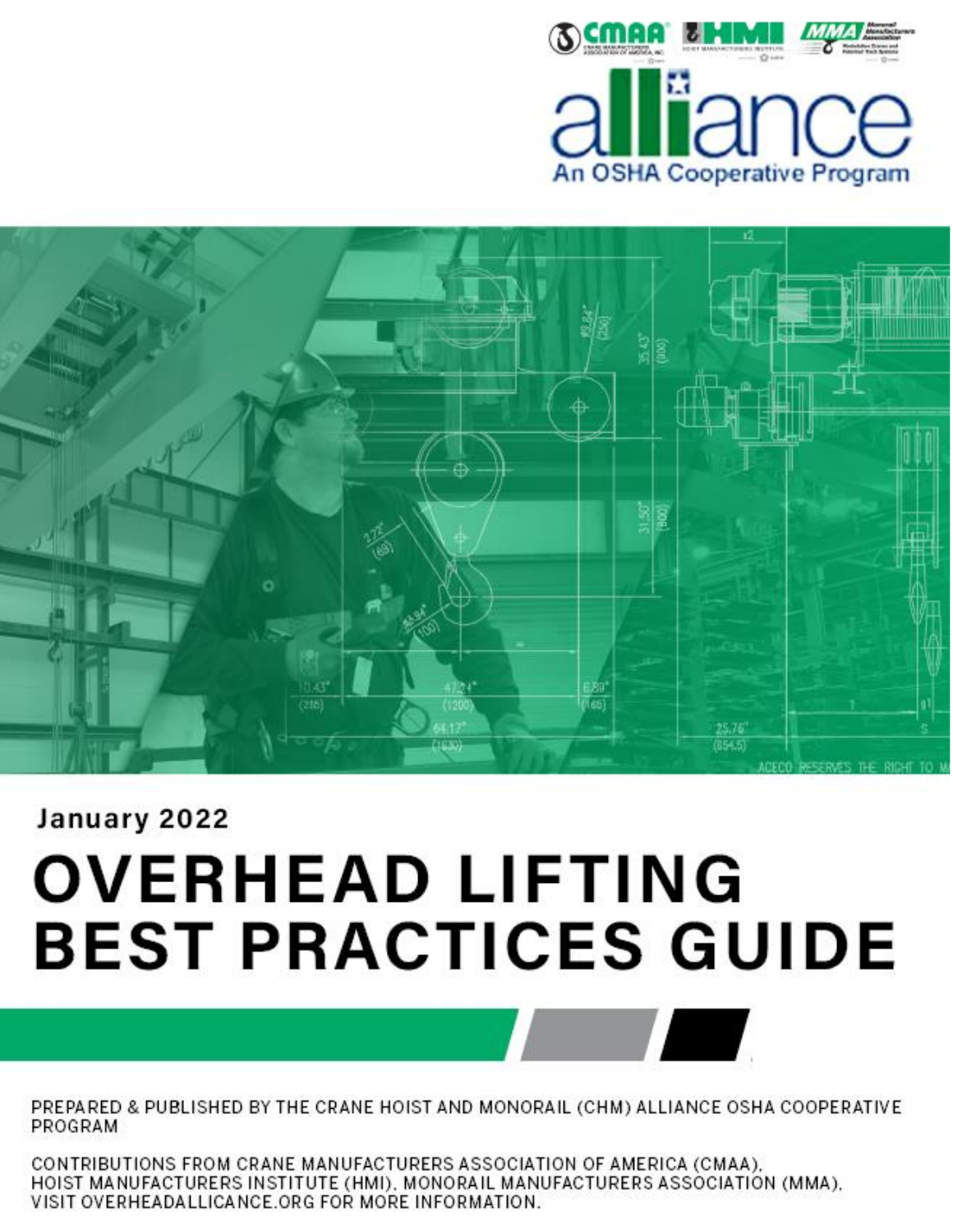# CHM-OSHA Alliance Best Practices

#### **Overview**

The overhead lifting product groups of MHI (Crane (CMAA), Hoist (HMI) and Monorail (MMA) (collectively "CHM Partners") and the U.S. Department of Labor's Occupational Safety and Health Administration (OSHA) entered a collaborative relationship to foster safer and more healthful American workplaces in 2005. In this Alliance, the three product groups committed to provide information, guidance and training resources that could help protect the health and safety of worker and to help employers understand their responsibilities under the Occupational Safety and Health Act. The Alliance between OSHA and the CHM Partners has been recently renewed as Ambassador status. Documents that have been developed by the CHM Alliance can be found at https://www.osha.gov/alliances/cmaahmi-mma/cmaa-hmi-mma.

#### **Background**

Many current OSHA regulations were developed in a relatively short period of time after the Occupational Safety and Health Act was signed into law in late 1970. To expedite drafting those regs, OSHA worked with organizations (like CMAA) that had widely recognized standards (i.e., CMAA Spec 70 and 74) to create the new OSHA standards. Following the period of early drafting, OSHA instituted a more rigorous process to change its regulations.

#### Current Specifications

Many resources refer to specifications from different years. With the increasing rate of change in today's world, the CHM Partners deem it necessary that these Best Practices are in line with current versions of standards. Throughout this document, the most current versions of specifications that are available to the public are referenced.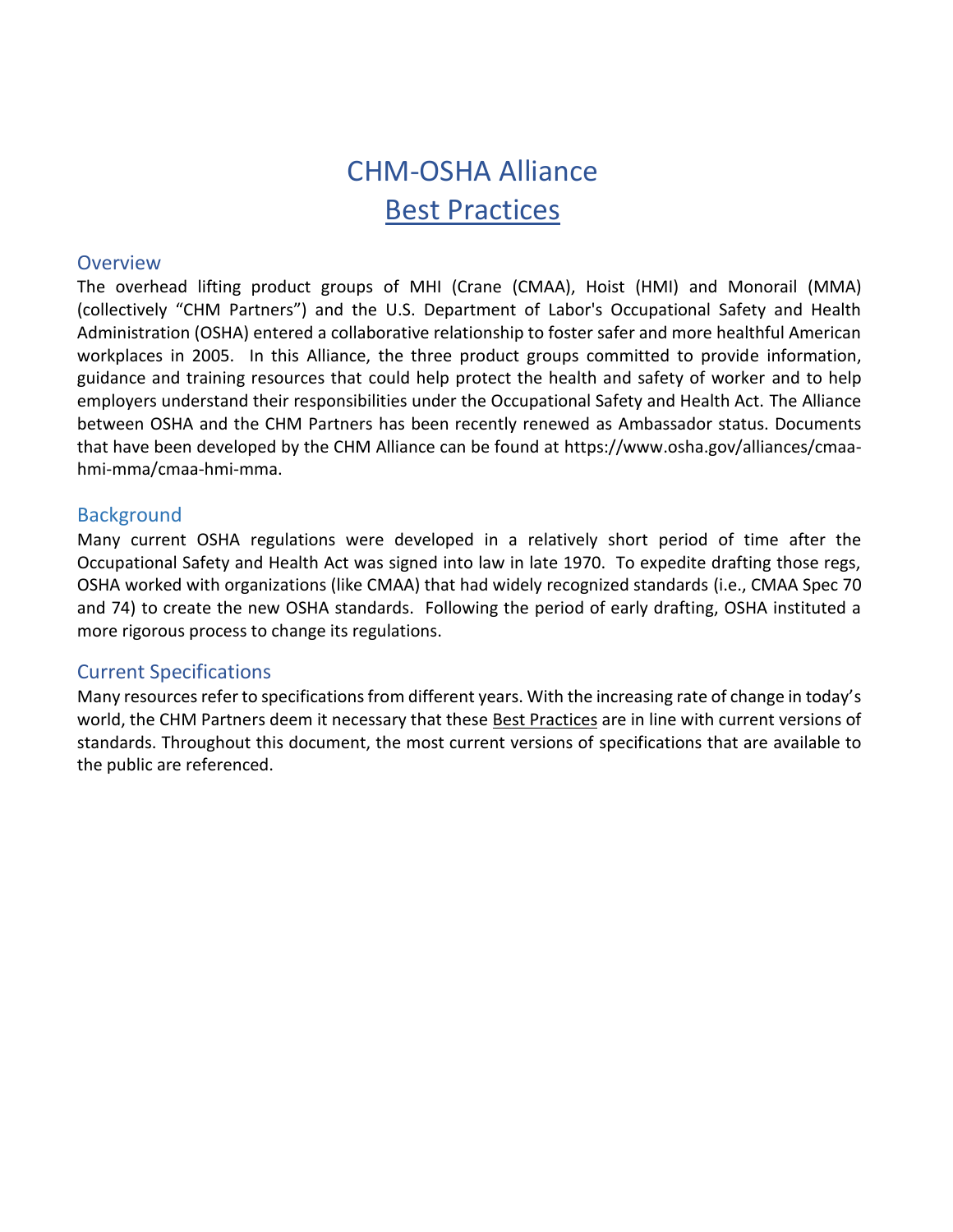# **OSHA DISCLAIMER**

Through the Alliance between OSHA and the CHM Partners (CMAA, HMI and MMA), the CHM Partners developed the following Best Practices for informational purposes only. They do not necessarily reflect the official views of OSHA or the U.S. Department of Labor.

#### **EMPLOYER RESPONSIBILITIES AND WORKER RIGHTS**

Under the Occupational Safety and Health Act, employers are responsible (www.osha.gov/as/opa/worker/employer-responsibility.html) for providing a safe and healthy workplace and [workers have rights](https://www.osha.gov/workers) (www.osha.gov/workers/index.html). OSHA can help answer questions or concerns from employers and workers. OSHA's [On-Site Consultation](https://www.osha.gov/smallbusiness/consult)  [Program](https://www.osha.gov/smallbusiness/consult) (www.osha.gov/consultation) offers free and confidential advice to small and medium-sized businesses, with priority given to high-hazard worksites. For more information, contact your [regional](https://www.osha.gov/contactus/bystate)  [or area OSHA office](https://www.osha.gov/contactus/bystate) (www.osha.gov/html/RAmap.html), call 1-800-321-OSHA (6742), or visit [www.osha.gov.](https://www.osha.gov/)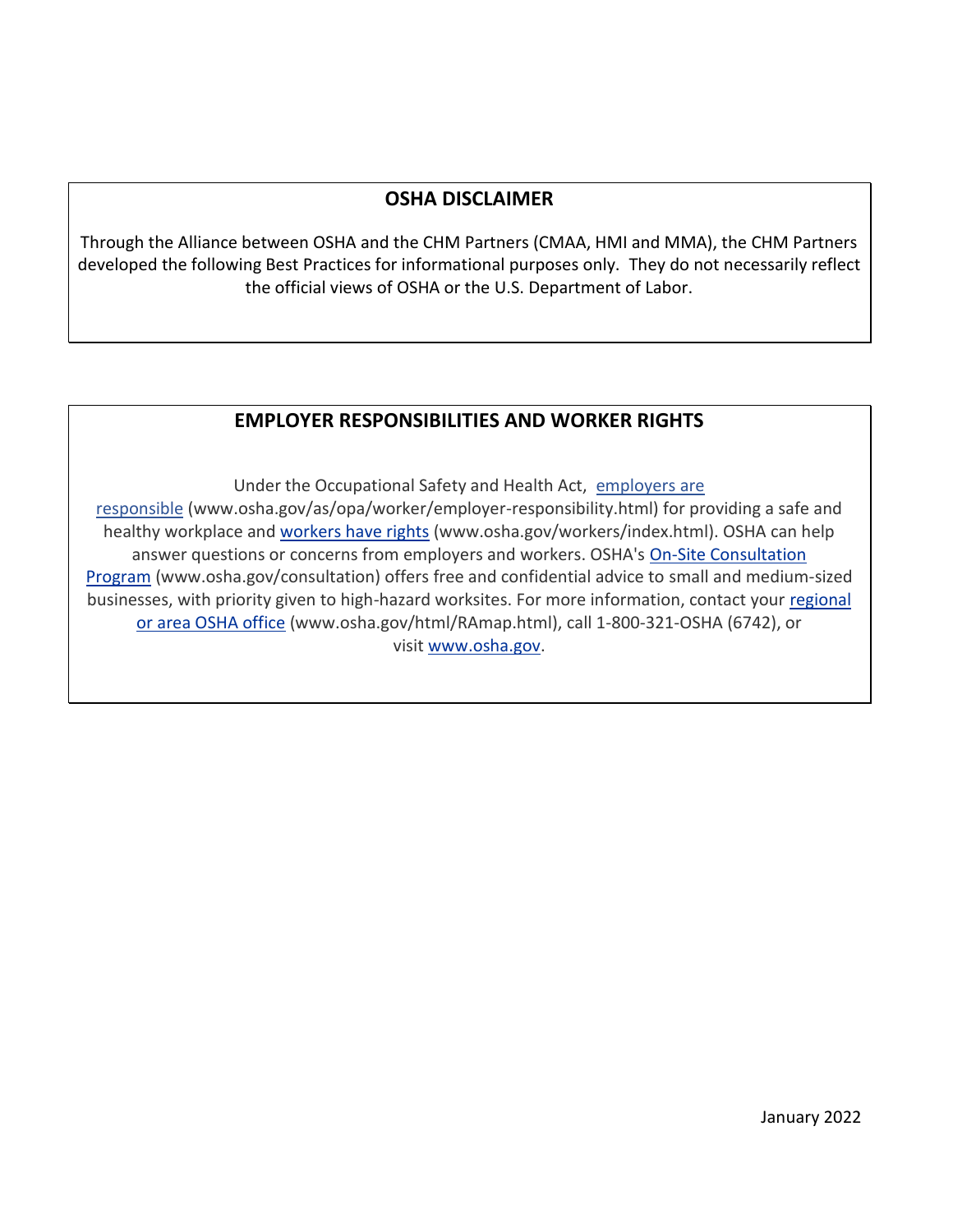#### **DISCLAIMER**

**FOREWORD.** This document, which was developed by the CHM Partners in association with OSHA, is aimed at providing helpful guidance for owners, users, designers, purchasers, specifiers, and others who may be involved in material handling and supply chain logistics. It is advisory only and should be regarded as one of many tools that its user may or may not choose to follow, adopt, modify, or reject.

**VOLUNTARY.** The use of the information in the following document is completely voluntary. Its existence does not preclude anyone, whether it has approved the brochure or not, from following procedures and assuming responsibilities that do not conform to the contents of this document.

**DISCLAIMER OF LIABILITY.** MHI and the CHM Partners assume no responsibility and disclaim all liability of any kind, however arising, as a result of acceptance, use or alleged use of the contents of this document. Anyone using this document specifically understands and agrees that MHI, the CHM Partners, their members, officers, agents and employees will not be liable under any legal theory for any action or failure to act with respect to the contents or any activity relating to this document, it being the user's intent and understanding to absolve MHI and the CHM Partners from all liability.

**DISCLAIMER OF WARRANTY.** MHI, the CHM Partners and their members make **NO WARRANTIES of any kind, EXPRESS OR IMPLIED, in connection with the information in this document and SPECIFICALLY DENY AND DISCLAIM ALL EXPRESS OR IMPLIED WARRANTIES OF MERCHANTABILITY AND OF FITNESS FOR PARTICULAR PURPOSE.**

**INDEMNIFICATION.** By referring to or otherwise using the information in this document, its user agrees to defend, protect, indemnify, and hold MHI, the CHM Partners, their members, officers, agents and employees harmless from and against all claims, losses, expenses, damages and liabilities (direct, incidental, or consequential) arising from acceptance or use or alleged use of this document including loss of profits and reasonable attorneys' fees which may result from the acceptance, use or alleged use of such information. The intent of this Indemnification provision is to absolve and protect MHI, the CHM Partners , their members, officers, agents and employees from any and all loss relating in any way to activities or decisions relating to the contents of this document including those resulting from the user's own negligence.

#### **For Questions Contact:**

MHI Attn: CHM Partners 8720 Red Oak Blvd. Suite 201 Charlotte, North Carolina 28217 704-679-1199 [www.MHI.org](http://www.mhi.org/)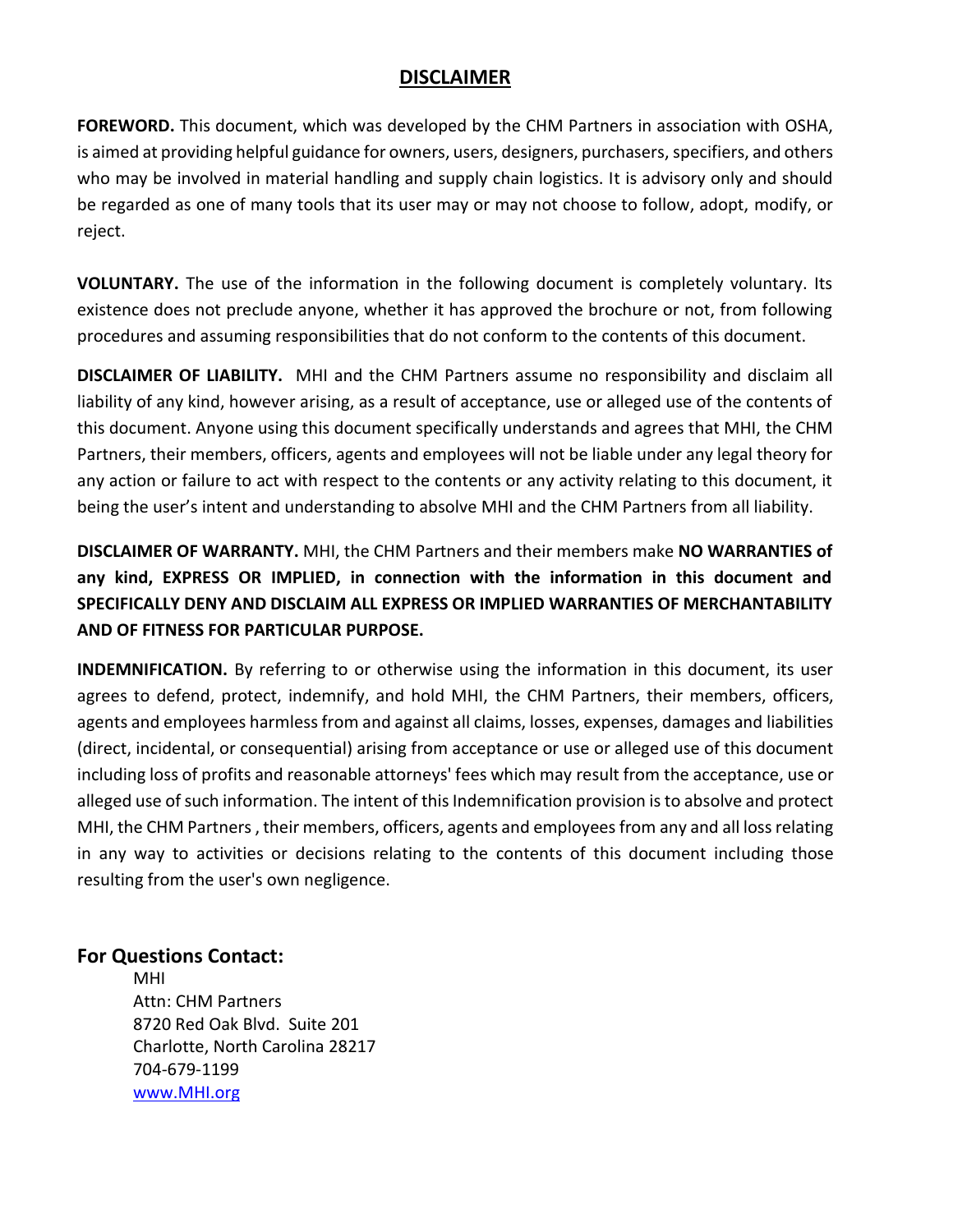# Table of Contents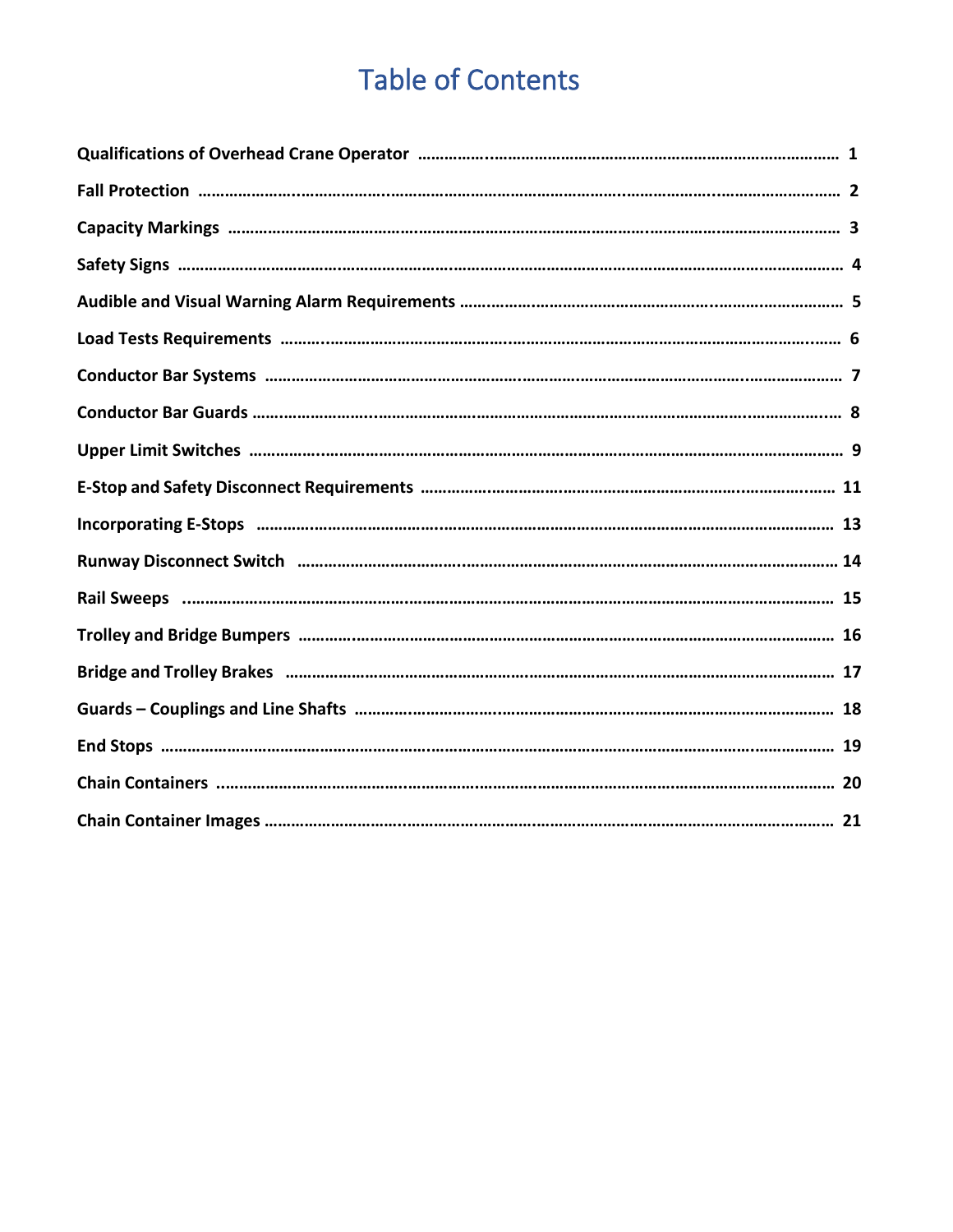# **Qualifications of an Overhead Crane/Hoist Operator**

#### **Definition**

**Qualification:** a quality or accomplishment that makes a person suitable for a particular job or opportunity.

**Operator:** a person that operates equipment or a machine in this case a hoist or crane.

#### **Requirements**

#### **1910.179 (b)(8)– Only designated personnel shall be permitted to operate a crane ASME B30.20**

- Shall<sup>1</sup> demonstrate proficiency to read and write in English.
- Shall demonstrate proficient oral and written communication skills.
- Shall be subject to other safety, drug, or other specific requirements as mandated by the Seller or Purchaser(s) from time to time.
- Shall adhere to Seller and/or Purchaser's health and safety guidelines.
- Shall be able to distinguish colors, regardless of position of colors, if color differentiation is required for the task.
- Receive classroom and practical training on basic operating principles and methods, i.e., rigging; hand signals; starting, stopping, and controlling loads; dos and don'ts for safe operation, etc.
- Not have evidence of physical restrictions; be subject to seizures or loss of physical control, or emotional instability that could render a hazard to the operator or others. Evidence of such conditions may be cause for disqualification. In such cases, specialized clinical or medical judgments and tests may be required.
- Crane operators should be familiar with the parts of a crane and have a thorough knowledge of crane control functions and movements.

- Understand the particular equipment operating, familiarize themselves with the OEM procedures.
- Be familiar with standard rigging practices.
- Daily inspections shall be performed by the operator or other designated person at the start of each shift, or at the time the crane is first used during each shift. The crane operator should not perform frequent or periodic inspections unless designated to perform such inspections by the employer or supervisor.
- Crane operators, crane-rigging personnel, crane signal persons, and crane maintenance personnel should be required to know the location, function, and proper operation of the main runway conductor disconnect switch for all cranes in the area.
- Special crane operations may require the use of additional hand signals or modifications of the standard hand signals. When special signals are required, they shall be documented by the crane owner/user and agreed upon, and understood by, the signal person and crane operator. Special signals shall not conflict with standard signals.

 $1$  Throughout this document, the following definitions will apply:

Shall: indicates a requirement; Should: indicates a recommendation; Qualified Person: is a person who holds an academic degree or a certificate of professional standing or who has extensive knowledge, training and experience in a pertinent field and has demonstrated the ability to solve problems relating to the pertinent subject matter.

Through the Alliance between OSHA and the CHM Partners (CMAA, HMI and MMA), the CHM Partners developed these Best Practices for informational purposes only; they do not necessarily reflect the official views of OSHA or the U.S. Department of Labor. Pg.1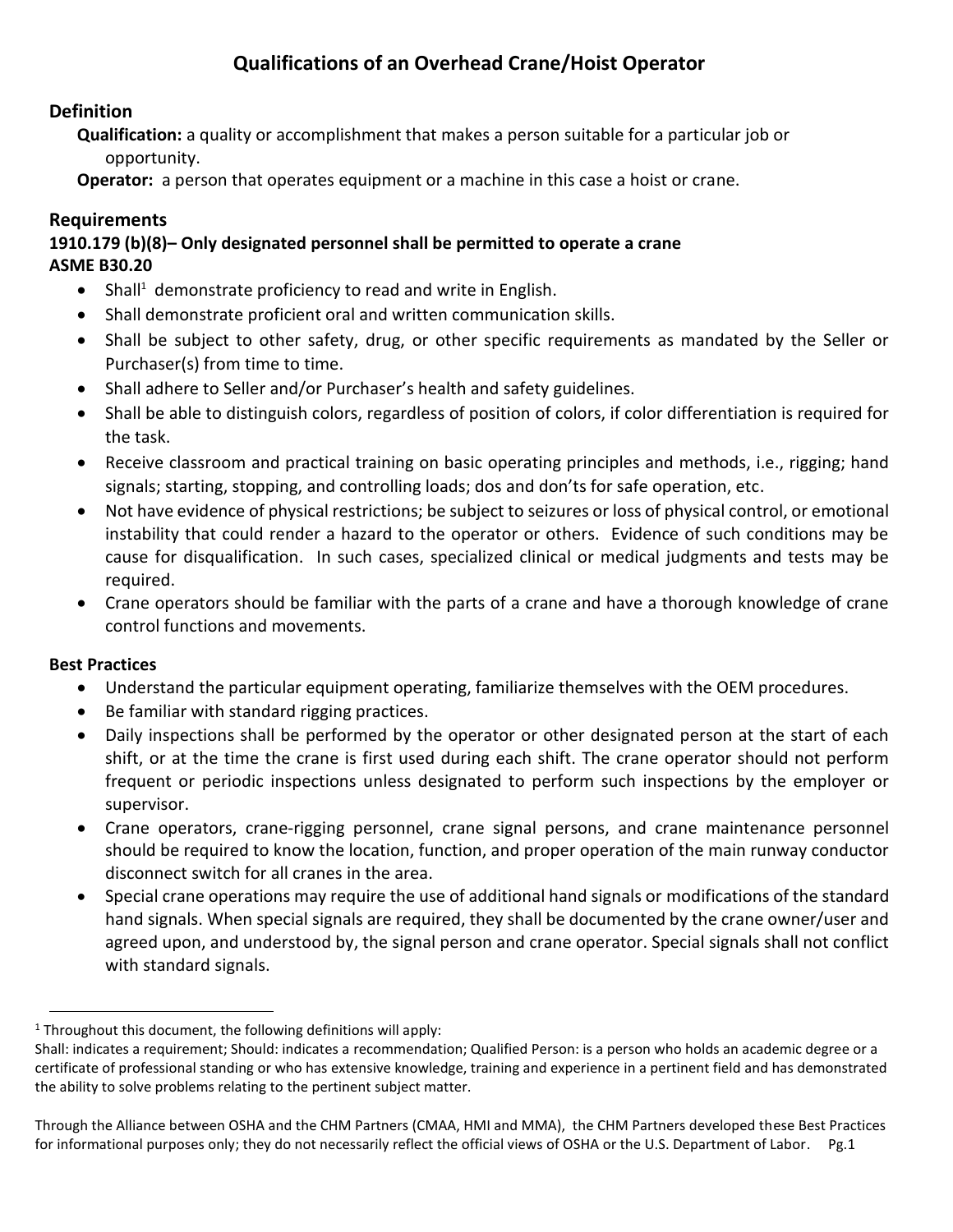# **Fall Protection**

**Question:** Can fall protection lifelines be integrated into the crane structure?

#### **Definition**

**Fall Protection** is a means to prevent the accidental fall of workers and their tools while working at height. In case of an accident, fall protection equipment will stop the fall before it causes catastrophic injury.

#### **Requirements**

- **OSHA 1910.28** requires employers to provide protection for each employee exposed to fall or falling objects.
- **OSHA 1910.29** requires that companies determine what work employees might perform that necessitates fall protection. Once this is determined, the company must confirm each fall protection system provides the necessary protection to the employee and is installed and operational prior to the employee completing that work.
- **OSHA 1910.30** requires the employer must provide training for each employee who uses personal fall protection systems or who is required to be trained before any employee is exposed to a fall hazard.

- Ensure that fall protection harnesses are regularly inspected and certified.
- Ensure that fall protection equipment is properly design for the application.
- Lifelines on top of the crane for maintenance on the crane are acceptable.
- Lifelines attached to the bottom of the girder for below the crane fall protection are NOT recommended.
- Consult equipment manufacturer is attempting to combine both hoisting and fall protection in an enclosed track system.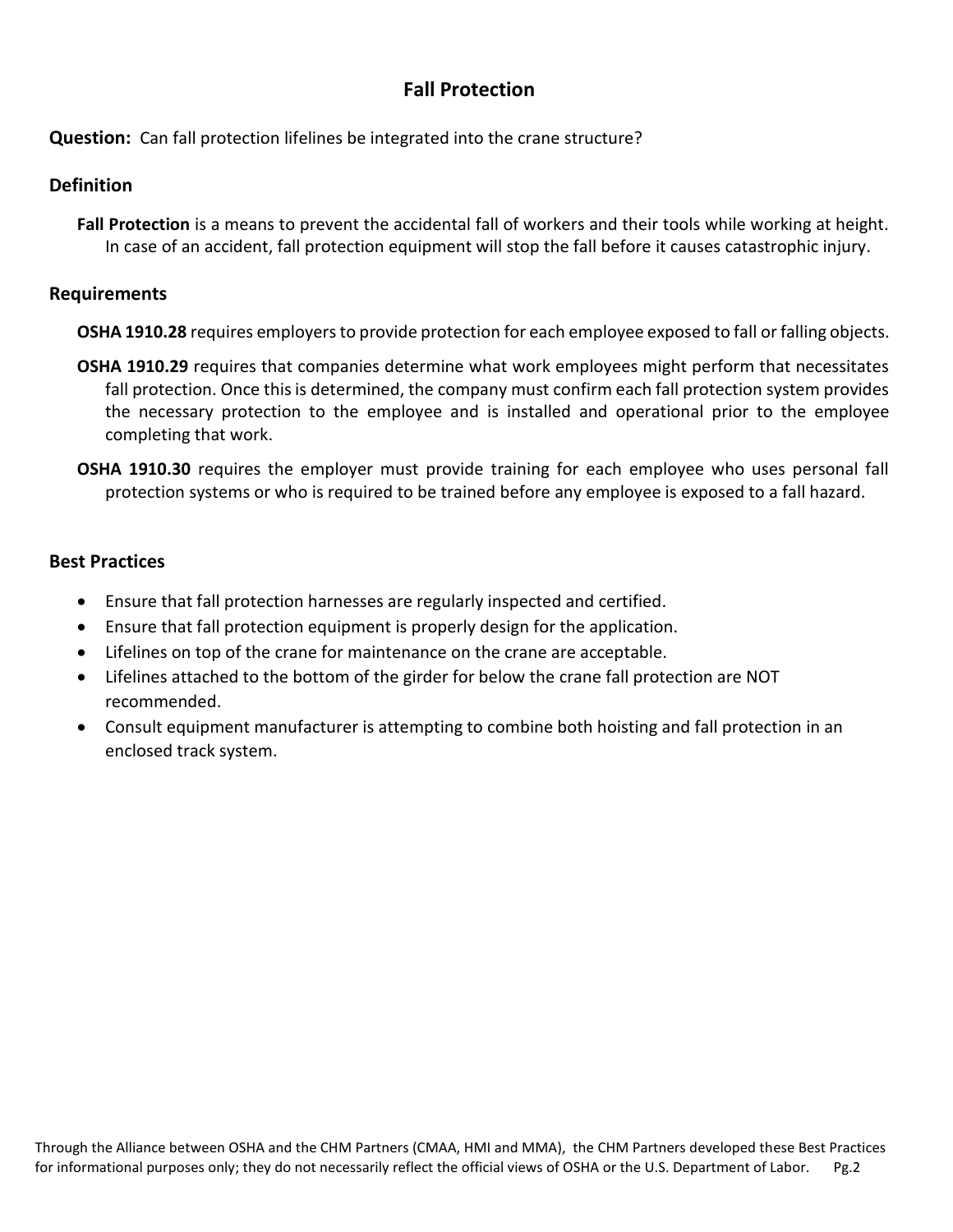#### **Definition**

**Capacity Markings** are signage used to notify the operator of the maximum load designed by the manufacturer or qualified person, for which the crane or monorail system is designed and built.

#### **Requirements**

- **OSHA [1910.179\(b\)\(5\)](https://www.osha.gov/pls/oshaweb/owalink.query_links?src_doc_type=STANDARDS&src_unique_file=1910_0179&src_anchor_name=1910.179(b)(5))**: *Rated load marking*. The rated load of the crane shall be plainly marked on each side of the crane, and if the crane has more than one hoisting unit, each hoist shall have its rated load marked on it or its load block and this marking shall be clearly legible from the ground or floor.
- **ASME B30.17-1.1.1 Cranes**: (a) The rated load shall be marked on each side of the crane, and if the crane has more than one hoisting unit, each hoist shall have its rated load marked on the hoist and its load block so that the rated load marking shall be legible from the ground or floor.
- **ASME B30.17-1.1.2 Monorails**: The rated load of the monorail should be marked on the monorail and, if marked shall be legible from the ground or floor.
- **ASME B30.16-1.1.1 Hoists**: The rated load of a hoist shall be marked on the hoist or its load block and shall be legible from the ground or floor.

- Recommend the rated load capacity markings be on the hoist and its load block, however if either the hoist or its load block is marked, it's highly recommended to be the load block.
- Crane capacity markings should use simple, clear language with bold lettering large enough to be visible from a distance from either direction of the crane.
- Recommend monorails have the rated load plainly marked on each side of the monorail.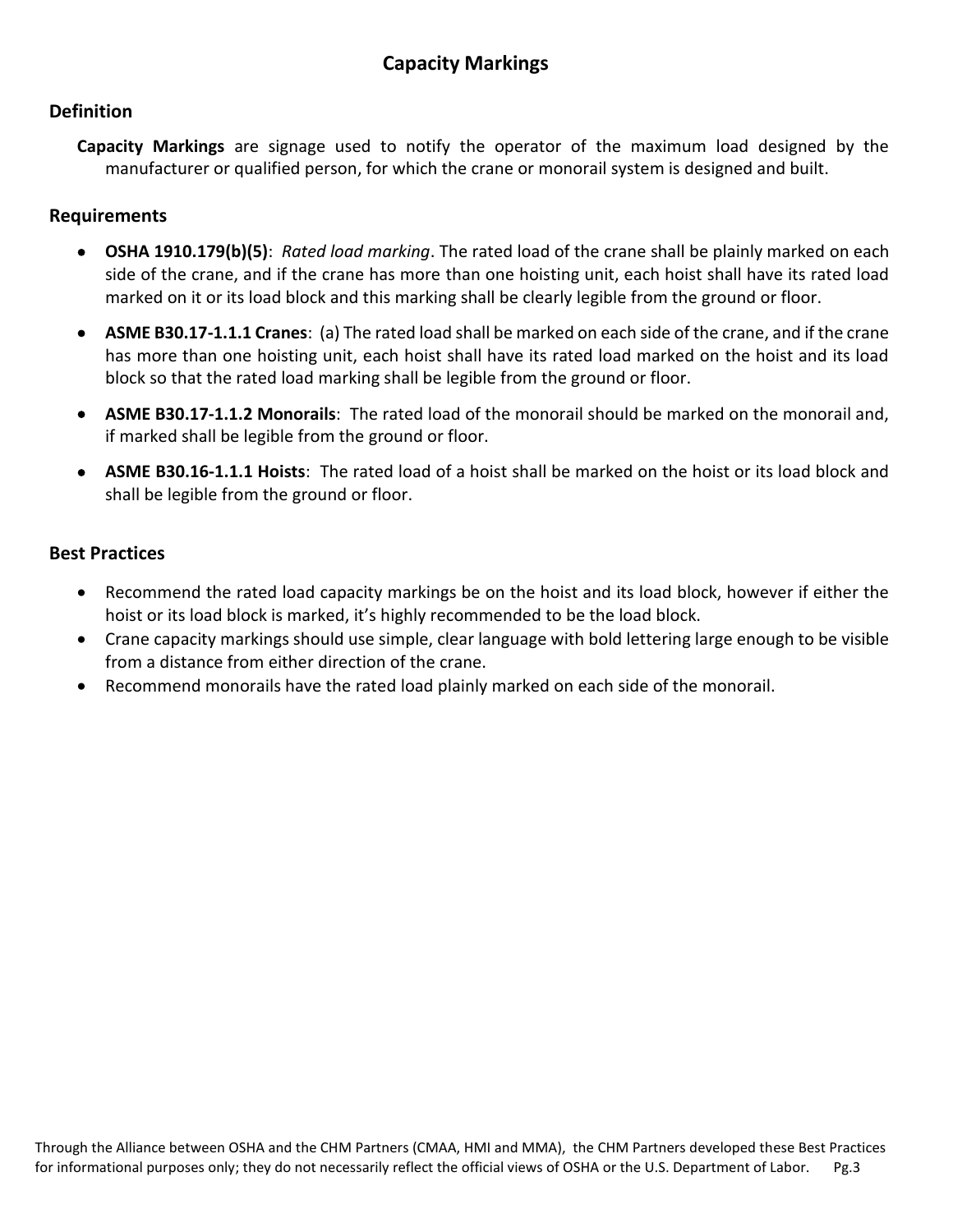#### **Definitions**

- **Safety sign:** A visual alerting device in the form of a decal, label, placard, cord tag, or other marking such as an embossing, stamping, etching, or other process which advises the observer of the nature and degree of the hazard(s). It may also describe safety precautions or evasive actions to take or provide other directions to eliminate or reduce the hazard.
- **Signal word:** The word that calls attention to the safety sign and designated a degree or level of hazard seriousness. The signal words for product safety signs are "DANGER", "WARNING", "CAUTION" and "NOTICE".

#### **Requirements**

- **B30.2-2005; Section 2-1.1.5: Warnings.** Floor-operated and remote operated cranes. A safety label or labels SHALL be affixed to the pendant station, portable operating station, or load block. The label or labels shall be in compliance of ANSI Z535.4. Labels shall include but are not limited to cautionary language against exceeding rated load, hoisting off-centered loads, lifting people, lifting loads over people and operating damaged or malfunctioning crane. Cab-operated and pulpit operated cranes. A safety label or labels SHALL be affixed to the cab or pulpit. The label or labels shall be in compliance of ANSI Z535.4. Labels shall include but are not limited to cautionary language against exceeding rated load, hoisting off-centered loads, lifting people, lifting loads over people and operating damaged or malfunctioning crane. Electrical control enclosures. A safety label shall be affixed and shall be in compliance with ANSI Z535.4.
- **ANSI Z535.4:** DANGER Indicates a hazardous situation which, if not avoided, will result in death or serious injury. This signal word is to be limited to the most extreme situations. The word DANGER shall be in safety white letters on a safety red background. WARNING – Indicates a hazardous situation which, if not avoided, could result in death or serious injury. The word WARNING shall be in safety black letters on a safety orange background. CAUTION – Indicates a hazardous situation which, if not avoided, could result in minor or moderate injury. It may also be used without the safety alert symbol as an alternative to "NOTICE". The word CAUTION shall be in safety black letters on a safety yellow background. NOTICE – "NOTICE" is the preferred signal word to address practices not related to personal injury. The safety alert symbol shall not be used with this signal word. As an alternative to "NOTICE", the work "CAUTION" without the safety alert symbol may be used to indicate a message not related to personal injury. The word NOTICE shall be in white letters on a safety blue background.

- Signs shall be placed to alert and inform viewer of hazard from a safe distance.
- Signs shall be placed so they are legible, non-distracting and not hazardous to employees.
- Signs shall not be in areas where the motion of the hazardous device may remove them.
- Wording should be concise and easily understood.
- Signs with multiple messages should have sufficient space between them to prevent visually blending.
- When detailed instructions are required referring to an instruction manual is recommended.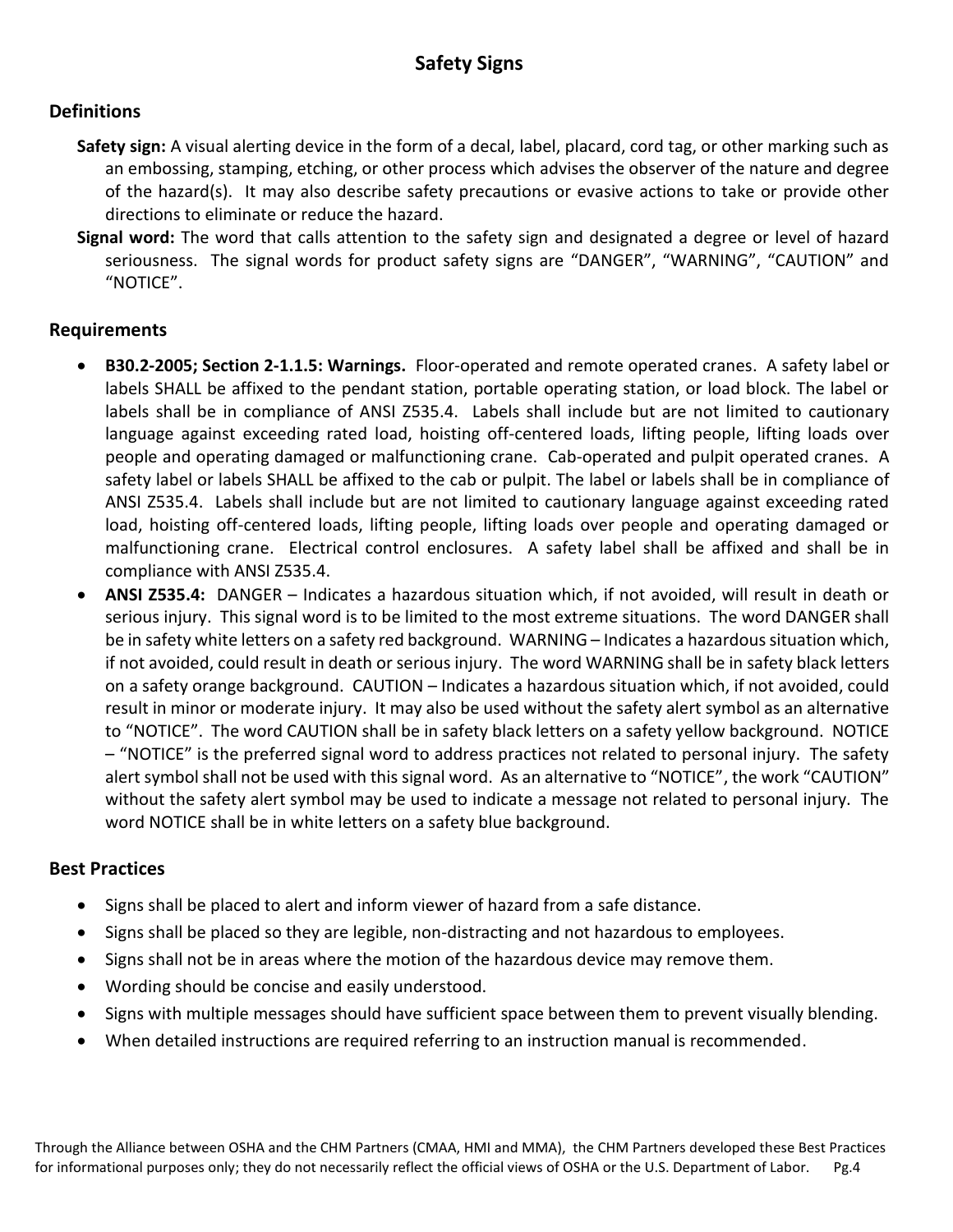## **Audible and Visual Warning Alarm Requirements**

#### **Definition**

- **Audible Alarm:** Warning device that provides sound signals to indicate to operator and others in crane operation path that specific events/conditions have occurred.
- **Visual Alarm:** Warning light device that provides visible signal to indicate to operator and others in crane operation path that specific events/conditions have occurred.
- **Floor-Operated Crane:** Crane which is pendant or nonconductive rope controlled by an operator on the floor or an independent platform.

#### **Requirements**

- **OSHA 1910.179(i)** Except for floor-operated cranes, a gong or other effective warning signal shall be provided for each crane equipped with a power travelling mechanism.
- **OSHA 1910.179(b)(4)** Outdoor storage bridges shall be provided with automatic rail clamps. A windindicating device shall be provided which will give a visible or audible alarm to the bridge operator at a predetermined wind velocity.
- **ASME B30.2** a warning device shall be provided for cab and remote operated cranes. Pendant operated cranes should be provided for installations where the ability of the operator to warn persons in the path of the load is impaired. The operator shall activate the warning device before starting the bridge or trolley motion of a crane.

- A warning device should be used that best accommodates the customer's working conditions, i.e., in a noisy facility a visual warning device would have the greatest impact. In a bright facility or one with a large amount of air contaminants, an audible device would be best.
- Audible warning devices should at a minimum be 100 db. However, it should be clarified with customer's site requirements of how far from the equipment a noise should be heard, and what the ambient noise levels are, to make sure the audible device is heard on the proper range from the device.
- Visual warning device colors should be applied best for the application. Each location should determine what colors are most visible, properly represent safety/warning, and do not match any existing warning devices.
- Visual warning devices should be mounted so that the light from the device is visible to the operator and other people in the operating area.
- Devices should be mounted so that they provide warning to people in the personnel operating areas that interface with the cranes.
- Crane manufacturers and owners should also be aware of any state/local codes that require audible/visual warning devices for overhead cranes.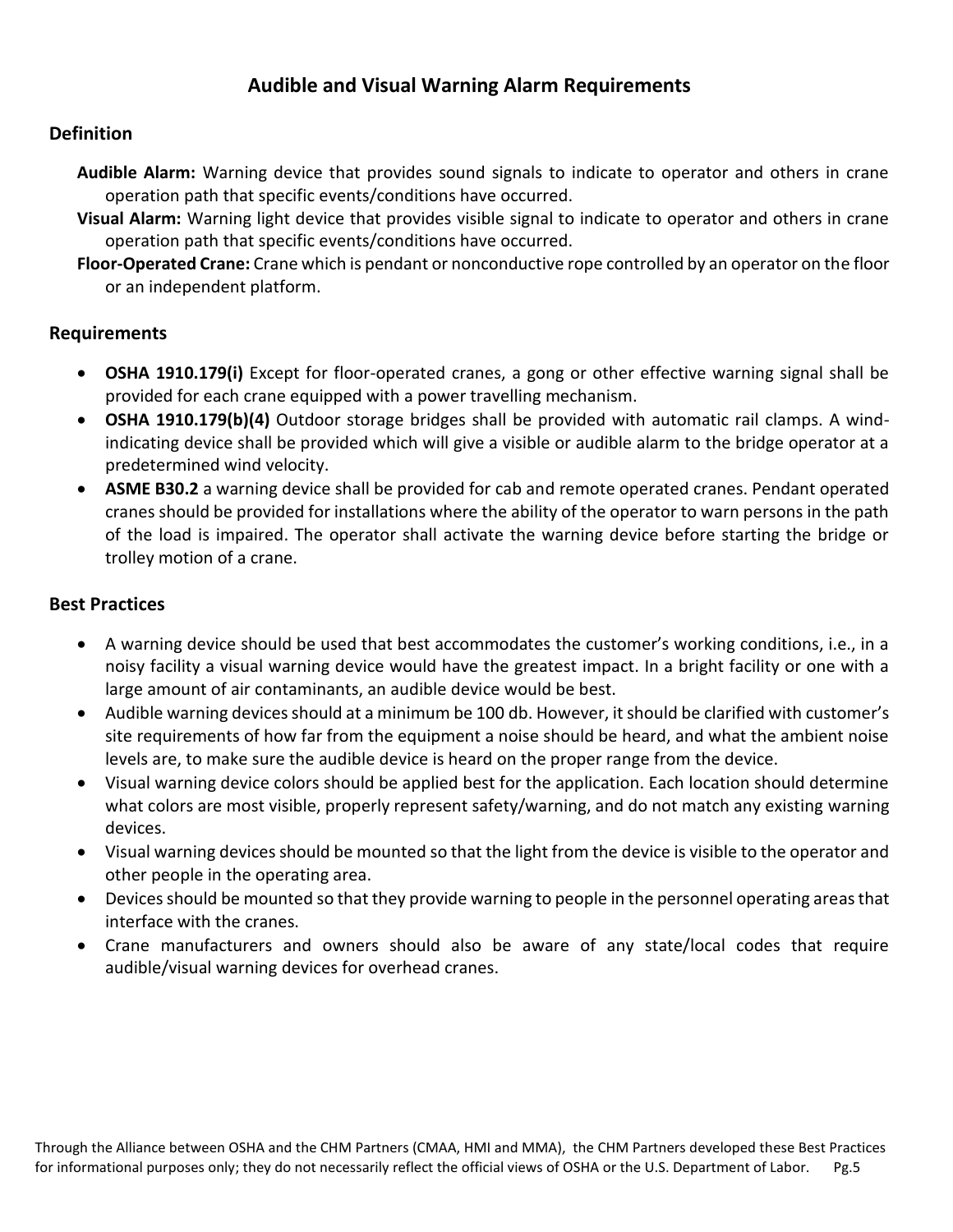# **Load Tests Requirements**

**Questions:** When are load tests required? How often should they be completed? How long should they take to complete? What weight should be used? Are pre/post inspections required?

#### **Definitions**

- **Load Test:** verifies the crane and hoist will perform all of the design functions (lift, lower, traverse length of bridge, traverse length of runway) while supporting a test load at least equal to the rated capacity of the equipment.
- **Periodic Inspection:** is a detailed visual and operational inspection whereby individual components are examined to determine their condition, performed by a qualified person.

#### **Load Test Requirements**

- **OSHA 1910.179(k)(2)**: Modified or rerated cranes shall be load tested. Test loads shall not be more than 125% of the rated load unless otherwise recommended by the manufacturer. The test reports shall be placed on file where readily available to appointed personnel.
- **ASME B30.2, ASME B30.16 and ASME B30.17**: New, reinstalled, altered, repaired and modified cranes and hoists should be load tested prior to initial use with a test load equal to 100% to 125% of rated load and to include all design functions (lift, lower, traverse length of bridge, traverse length of runway).
- **CMAA 78 –** Section 4.7 Load Test: Cites the load test requirements of **OSHA 1910.179** and states a load test should be performed at a minimum of once every 4 years at 100% load with a pre-test and post-test inspection per periodic inspection guidelines, and there must be a written report of the load test and inspection results.

- A load test should be completed on newly installed, altered, repaired or modified hoists prior to being placed into service. All cranes should be load tested at a minimum of once every 4 years.
- Test loads shall be no less than 100% or more than 125% of rated capacity.
- Load tests should be dynamic and include all design functions (lift, lower, traverse length of bridge, traverse length of runway).
- Load test weights should be certified.
- All equipment is recommended to have a pre-inspection performed prior to any load testing to identify any deficiencies that may impact safety, or the load test results.
- A periodic inspection of the equipment should be completed post load test.
- Load test reports should be placed on file for the entirety of the life of the equipment.
- Any Load test that may exceed 125% should follow the engineered lift guidelines as specified in **ASME B30.2**.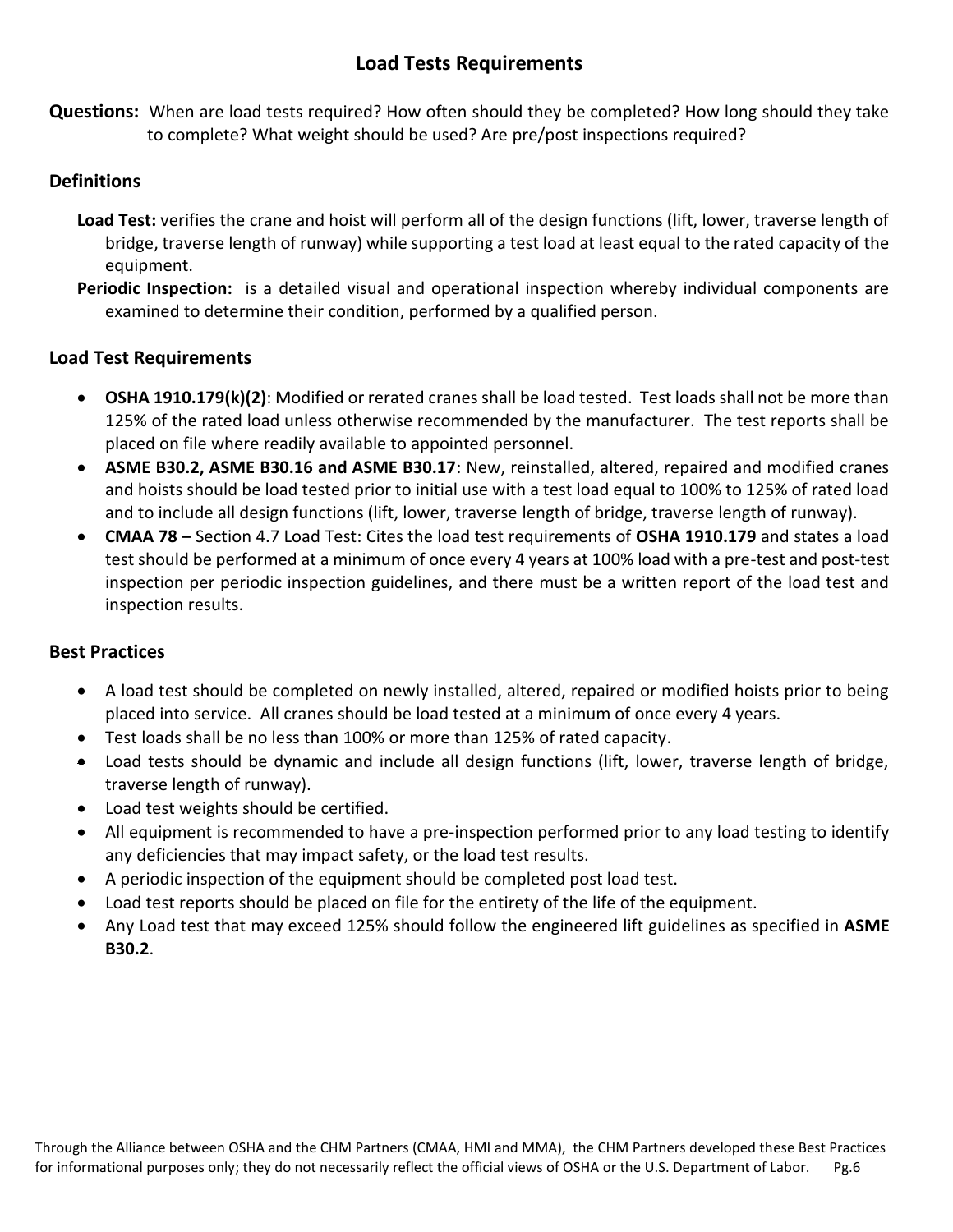## **Conductor Bar Systems: Bare Uninsulated Conductors & 4th Bar**

#### **Definition**

**Bare Uninsulated Conductors:** Copper Wire stretched between two points along the length of a runway system to supply power to overhead material handling equipment.

**Grounding Conductor:** Conductor provided exclusively for grounding of the overhead equipment. It does not supply power to any of the equipment. It must also be distinguishable from the other conductor bars on the system, i.e., a separate color, etc.

#### **Requirements**

- **OSHA 1910.179(a) 28**: Conductors, runway (main) are the electrical conductors located along a crane runway to provide power to the crane.
- **NEC 610.13 B**, contact conductors: Contact conductors along runways, crane bridges, and monorails shall be permitted to be bare and shall be copper, aluminum, steel, or other alloys or combinations thereof in the form of hard-drawn wire, tees, angles, tee-rails, or other stiff shapes."
- **NEC 610.61** Grounding: "The trolley frame and bridge frame shall not be considered as electrically grounded through the bridge and trolley wheels and its respective tracks. A separate bonding conductor shall be provided.

- A  $4<sup>th</sup>$  ground bar providing a continuous ground shall always be used.
- When replacing an existing 3-bar conductor bar system, a  $4<sup>th</sup>$  ground bar shall be provided.
- If environment dictates and the customer cannot assure a continuous ground through the crane wheels, unimpeded by things such as bearings and lubricants, then a  $4<sup>th</sup>$  ground bar shall be added to an existing system.
- When sizing conductor bar, the system length, power feed location(s), and equipment power draw must be taken into consideration. This includes the number of pieces of equipment, the amp draw of specific items which should be sized for full draw at all times, and all below the hook lifting devices that require a power feed. Reference NEC 610 for proper ampacity sizing.
- Festoon cable should be used in place of conductor bar when:
	- $\circ$  The environment of the application does not allow for open electrical contacts.
	- o Complex control applications dictate that conductor bar is not a feasible option.
- As long as the system meets the above stipulations, hard drawn copper wire is acceptable for conductor systems.
- 4<sup>th</sup> ground bar should be in an easily accessible location in relation to the existing 3 conductors and meet all other requirements for conductors.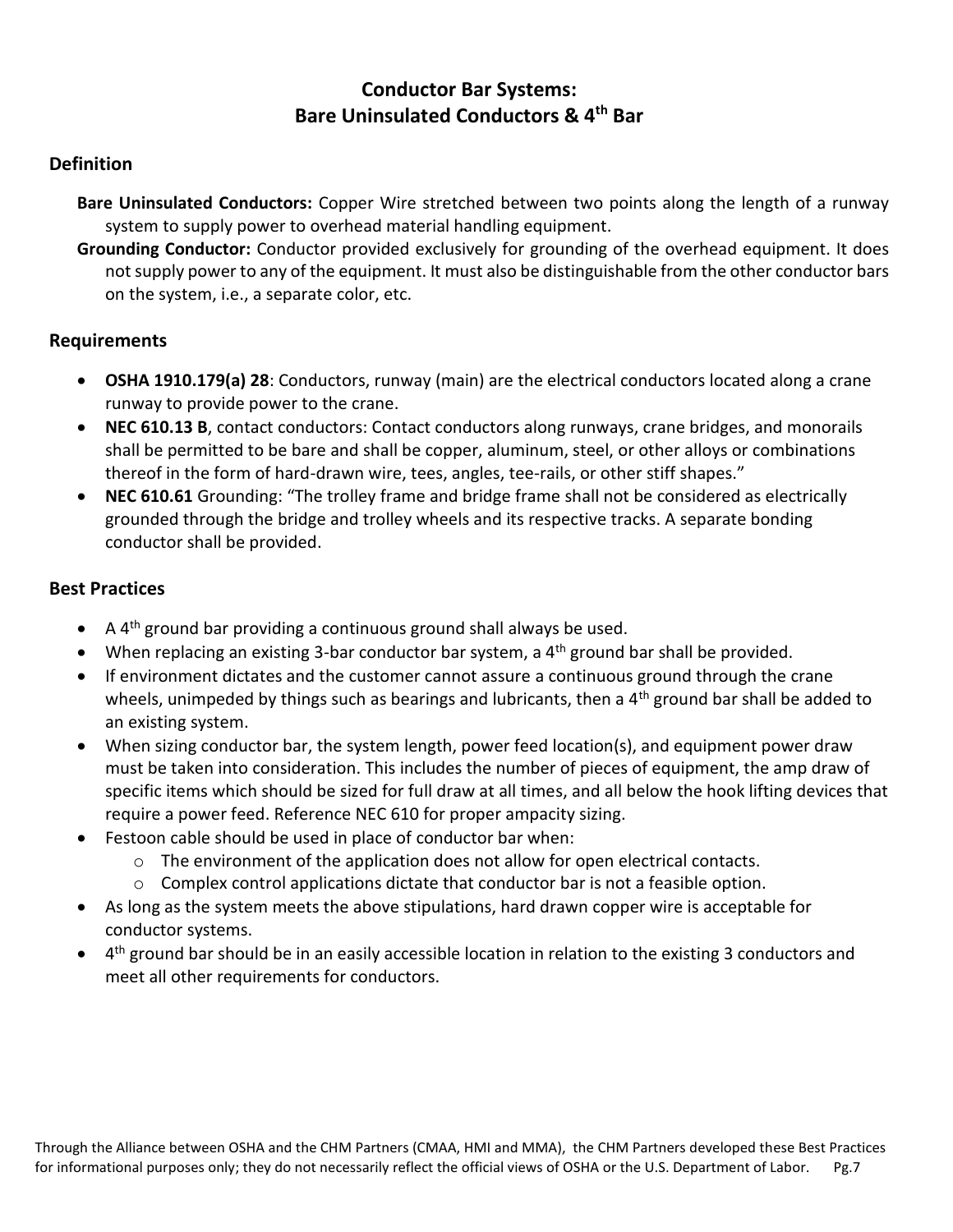#### **Definition**

**Conductor bars** are the electrical conductors located along the bridge structure of a crane, to provide power to the trolley and along the building runway to supply power to the bridge. Exposed conductor bars are capable of being contacted inadvertently due to hazardous objects not adequately guarded or isolated.

#### **Requirements**

- **OSHA 1910.179(e)(5)(i):** If hoisting ropes run near enough to other parts to make fouling or chafing possible, guards shall be installed to prevent this condition.
- **OSHA 1910.179(e)(5)(ii):** A guard shall be provided to prevent contact between bridge conductors and hoisting ropes if they could come into contact.
- **OSHA 1910.179(e)(6)(ii):** Guards shall be securely fastened.
- **OSHA 1910.179(e)(6)(iii):** Each guard shall be capable of supporting without permanent distortion the weight of a 200-pound person unless the guard is located where it is impossible for a person to step on it.
- **OSHA 1910.179(g)(2)(i):** Electrical equipment shall be so located or enclosed that live parts will not be exposed to accidental contact under normal operating conditions.
- **OSHA 1910.179(g)(2)(iii):** Guards for live parts shall be substantial and so located that they cannot be accidently deformed so as to make contact with the live parts.
- **OSHA 1910.179(l)(2)(ii):** After adjustments and repairs have been made the crane shall not be operated until all guards have been reinstalled, safety devices reactivated, and maintenance equipment removed.
- **ASME B30.2**: in generalization of specification, all above conditions also apply to runway conductor systems, and a proper guard shall be provided.

- Exposed bridge and runway conductors that could come into contact with the hoist ropes, block, or load; shall be guarded or isolated.
- Guards shall be securely fastened and substantially constructed; such that they cannot accidentally be deformed by human or other loads; such that contact cannot be made with electrically energized parts.
- Crane shall not be operated unless guards are in place and operational.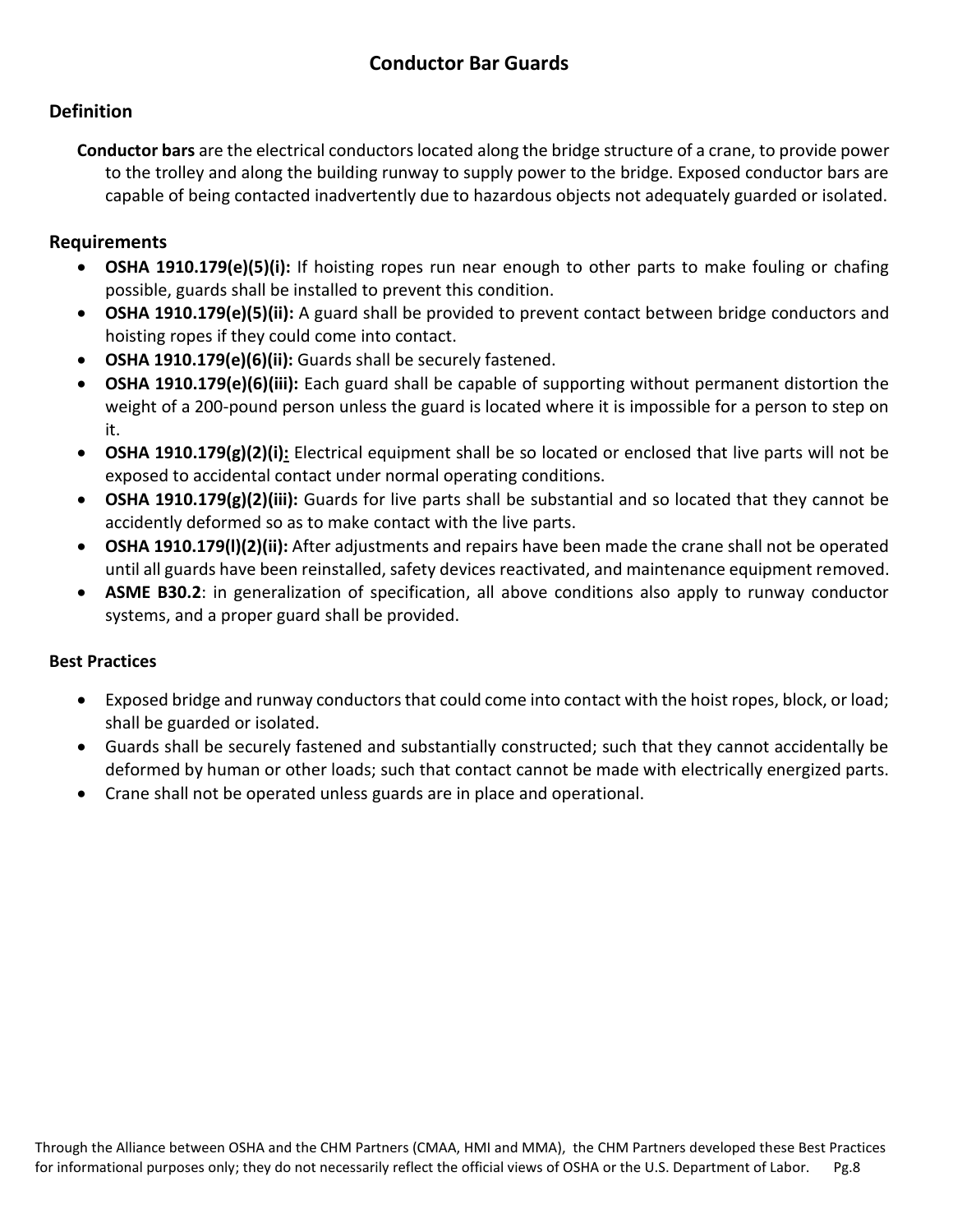# **Upper Limit Switches Operational Versus Over Travel Limits**

**Questions:** When is an upper limit device that operates independent of drum rotations on a wire rope hoist required? When is a final/over travel limit required versus an operational limit?

#### **Definitions**

- **OSHA 1910.179** defines a limit switch as a switch which is operated by some part or motion of a powerdriven machine or equipment to alter the electric circuit associated with the machine or equipment.
- **Operational Limit:** a geared or similar hoist travel limit that operates off drum rotation or the same to provide operational limits to hook travel.
- **Final/Over travel Limit:** device activated by the actual hook block that stops hoist operation prior to any contact with hoisting structure, preventing death and destruction.
- **ASME B30.16** defines a limit device as a device that limits equipment motion or takes control of particular functions without action of the operator when a limiting condition is reached.
- **CMAA 70 and 74** define a limit switch as a device designed to cut off the power automatically at or near the limit of travel for a crane motion (lift-lower, trolley traverse or bridge traverse).

#### **Requirements**

- **OSHA Section 1910.179(g)(5)(iv)** states that the hoisting motion of all electric traveling cranes shall be provided with an over travel limit switch in the hoisting (up) direction.
- **OSHA Section 1910.179(n)(4)(ii)** The hoist limit switch which controls the upper limit of travel of the load block shall never be used as an operating control.
- **ASME B30.2 and B30.16** both state that a powered hoist shall be designed and constructed that the load hook, either loaded or empty, shall not exceed the upper limit of travel and on wire rope hoists, if a geared or other limit switch or device that operates in relation to drum turns is used, an additional upper limit switch or device that operates independent of drum turns shall be provided.
- **CMAA 70 and 74** both state that the hoist motion of all cranes shall be equipped with an over travel limit switch in the raising direction to stop hoisting motion and if the limit switch operates off the rotation of the drum, a secondary limit switch that operates independently of drum turns shall be provided.
- **OSHA, ASME and CMAA** all state that the trip setting of hoist limit switches shall be verified by tests with an empty hook traveling at increasing speeds up to the maximum speed and the actuating mechanism of the limit switch shall be located so that it will trip the switch, under all conditions, in sufficient time to prevent contact of the hook or hook block with any part of the trolley.
- **OSHA, ASME and CMAA** also state that the hoist limit switch which controls the upper limit of travel of the load block shall never be used as an operating control.
- **OSHA, ASME and CMAA** also have specific requirements to test an upper limit device on a powered hoist at the beginning of each shift and to inspect and test all limit devices as part of the frequent and periodic inspections performed on the powered crane or hoist.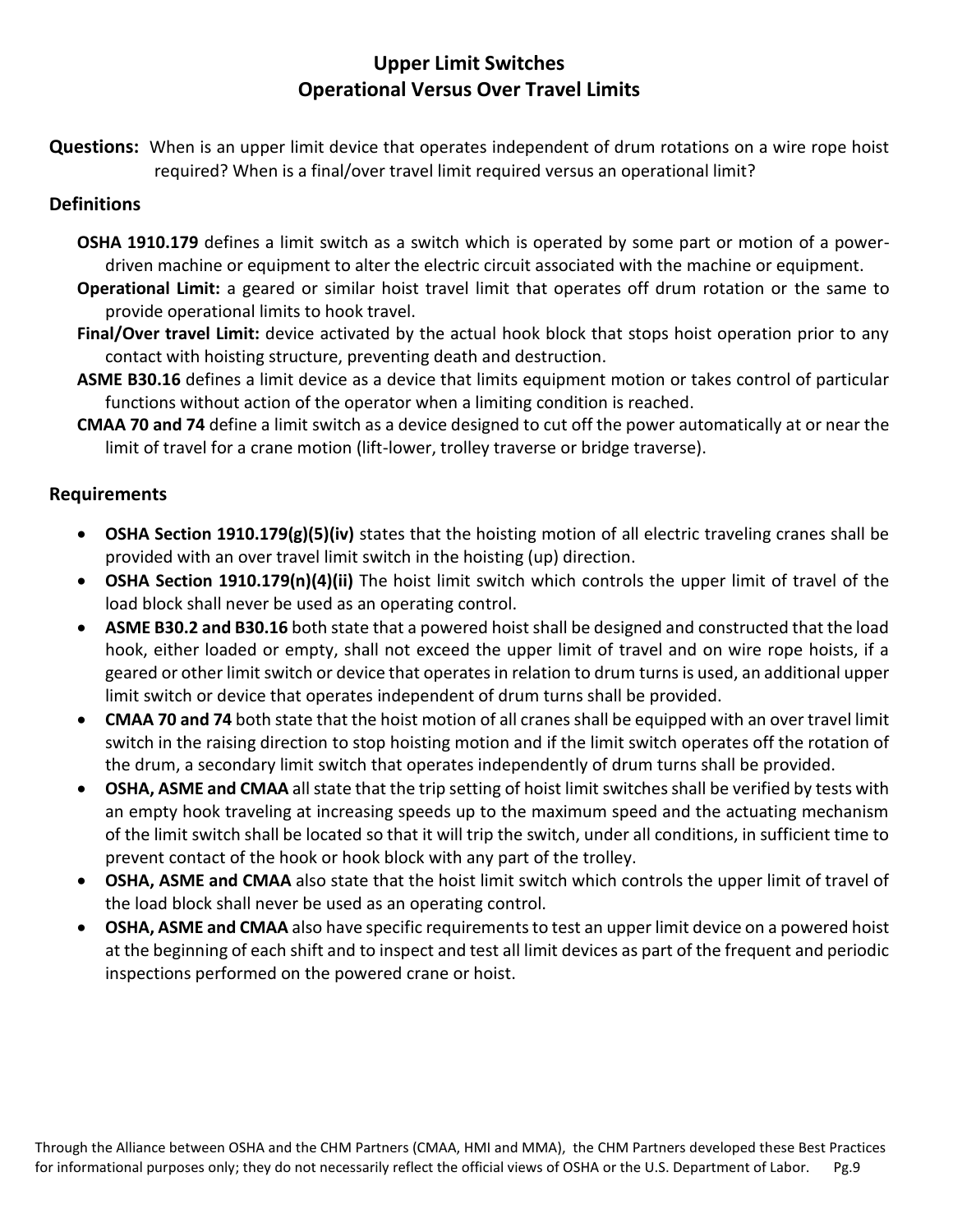- Final/Over travel limit devices or switches must be provided on all powered hoists.
- On powered chain hoists both slip clutches and limit switches are acceptable limit devices.
- The hoist upper limit switch is an emergency device only and shall never be used as an operational stop during normal operation.
- The most common types of final/over travel hoist limit switches are commonly block operated limit switches.
- Block operated limit switches commonly have a paddle, weight or some other type of device that activates the switch when contacted/obstructed by the block.
- The crane or hoist operator should:
	- a. **ALWAYS** test the operation of the primary upper limit switch of the hoisting motion before each shift.
	- b. **ALWAYS** report any faulty limit switches immediately.
	- c. **ALWAYS** pay attention to the location of the load block in relation to the hoist.
	- d. **ALWAYS** recognize the size and shape of the actual load as it may be possible for some part of the load to come in contact with the hoist or other structure before the load block reaches the limit switch.
	- e. **NEVER** use the hoist upper limit switch to stop the hoist under normal operation.
	- f. **NEVER** use a hoist with a faulty limit switch.
- **WARNING:** On hoists, raising the block too far can cause the load block to strike the hoist or other part of the crane or structure. This is commonly called two-blocking the hoist which can damage the hoist and could result in a load drop.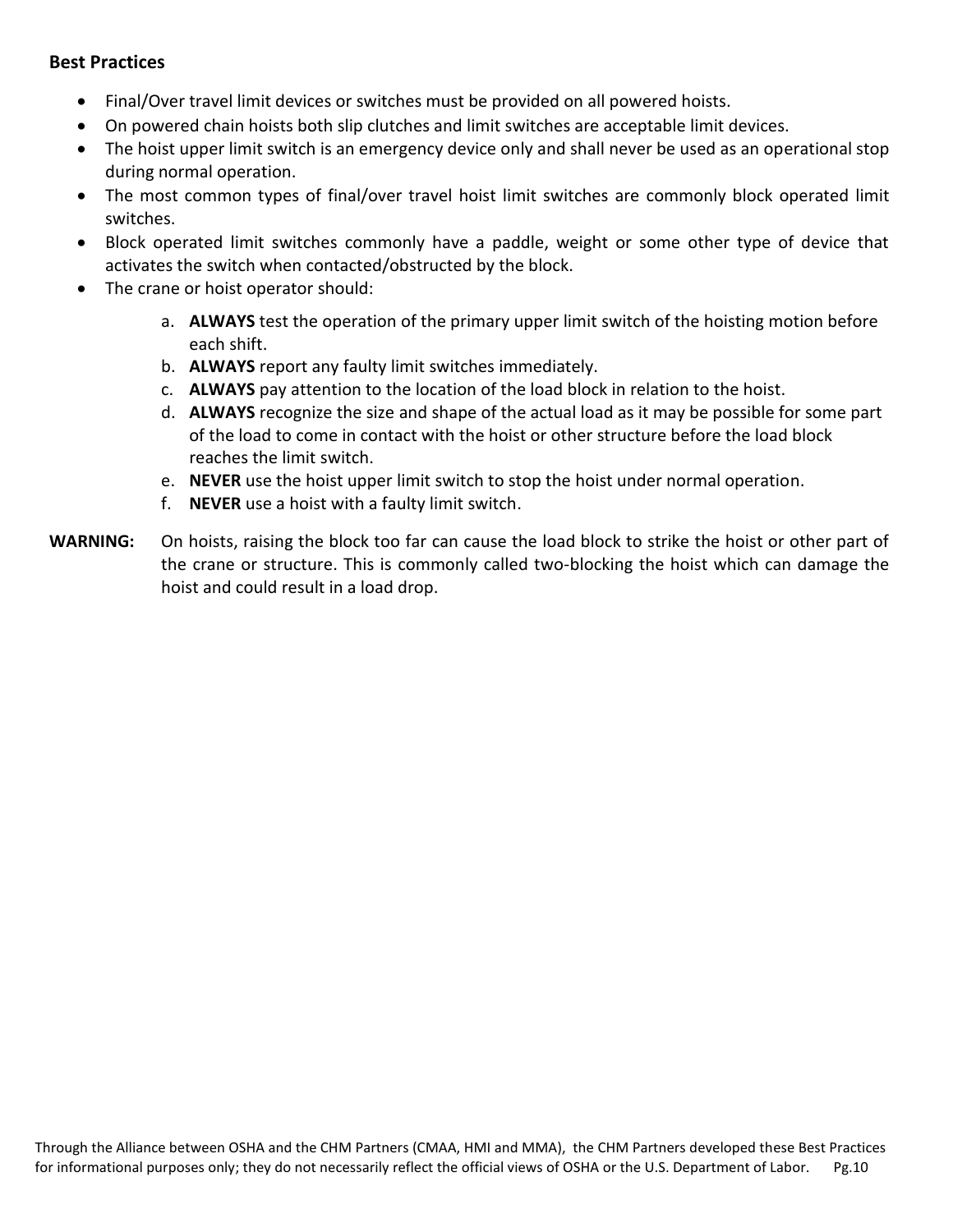# **E-STOP and Safety Disconnect Requirements**

**Question:** What are crane and hoist E-Stops, and safety disconnects and when are they required?

#### **Definitions**

- **OSHA 1910.179(a) (59)** defines an "emergency stop switch" as a manually or automatically operated electric switch to cut off electric power independently of the regular operating controls.
- **ASME B30.2** defines an "emergency stop switch" as a manually actuated switch to disconnect power independently of the regular operating controls.
- **ASME B30.2** defines a "main switch (crane disconnect)" as a switch on a crane controlling the main power supply from the runway conductors.
- **ASME B30.2 and B30.17** define a "runway disconnect switch" as a switch usually at floor level, controlling the main power supply to the runway conductors.

#### **Requirements**

- **OSHA 1910.179(g)(5)(i), ASME B30.2,ASME B30.17 and the NEC** all specify that the power supply to the runway conductors or other power supply shall be controlled by a switch or circuit breaker located on a fixed structure, accessible from the floor, and arranged to be locked in the open position.
- **OSHA 1910.179(g)(5)(ii)**specifies that for **cab operated** cranes a switch or circuit breaker of the enclosed type, with provision for locking in the open position, shall be provided in the leads from the runway conductors. A means of opening this switch or circuit breaker shall be within easy reach of the operator.
- **OSHA 1910.179(g)(5)(iii)** specifies that for **floor operated** cranes either a switch or circuit breaker of the enclosed type, with provision for locking in the open position, shall be provided in the leads from the runway conductors. This disconnect shall be mounted on the bridge or foot walk near the runway collectors. One of the following types of floor-operated disconnects shall be provided.
- **CMAA 70 and 74** both specify that a crane disconnecting means, either a current rated circuit breaker or a motor rated switch, lockable in the open position, shall be provided in the leads from the runway conductors or other power supply and this disconnecting means shall be located so it is readily accessible to the operator or have a mainline contactor connected after the disconnecting means that is operable from the operator's station.
- **NEC Article 610- Cranes and Hoists** states that for cranes and monorail hoists a disconnecting means shall be provided in the leads from the runway conductors or other power supply and that this disconnecting means must be capable of being locked in the open position. This disconnecting means may be omitted on monorail systems or hand powered bridge cranes where the hoist or crane is operated from the ground and the power disconnecting means is within view of the operator.
- **OSHA 1910.179(g)(3)(ix), ASME B30.2 and ASME B30.17** all specify that remote operated cranes shall function so that if the control signal for any crane motion becomes ineffective the crane motion shall stop.
- **OSHA 1910.179(g)(3)(viii), ASME B30.2 and ASME B30.17** all specify that automatic cranes shall be so designed that all motions shall fail-safe if any malfunction of operation occurs.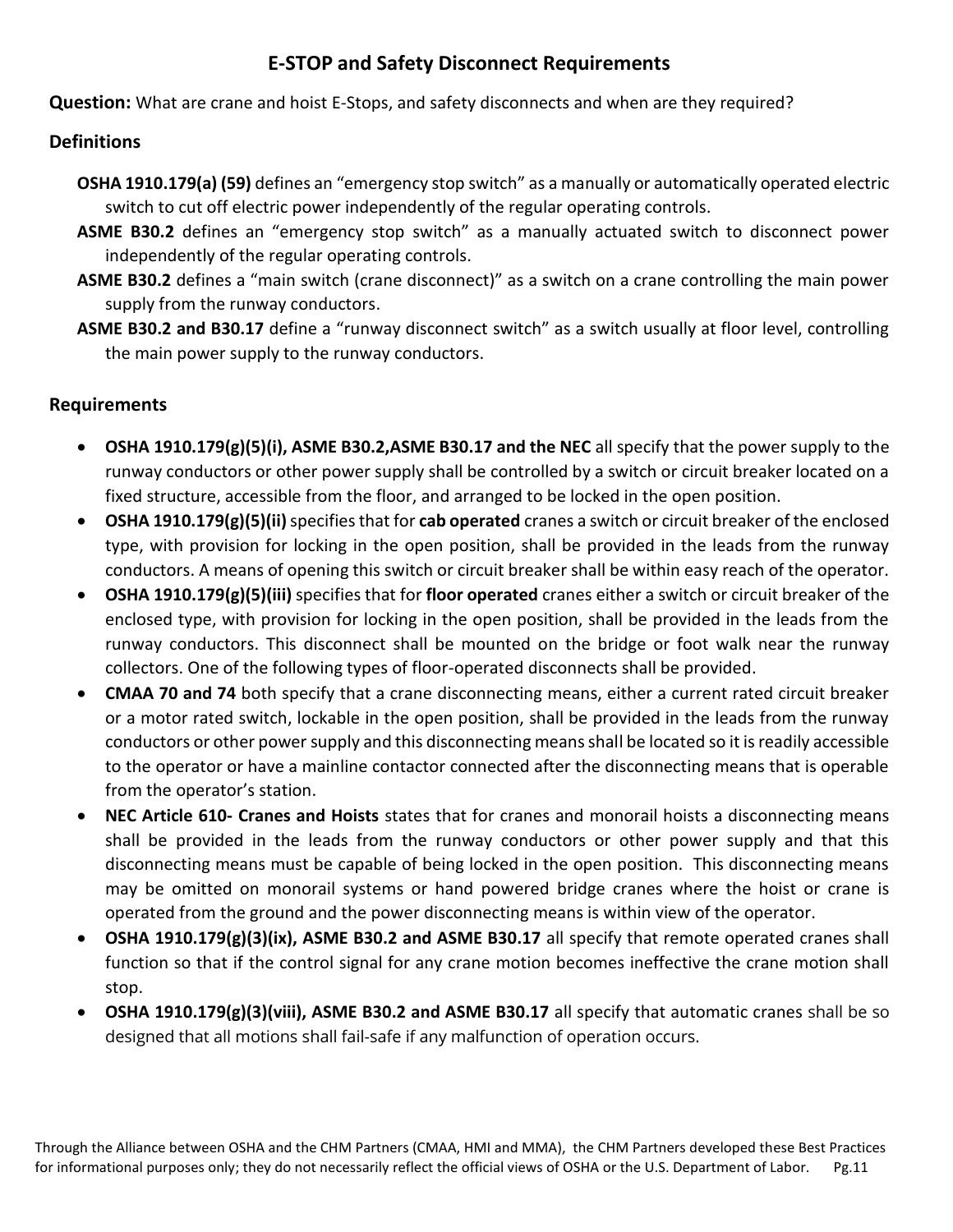- The runway disconnect should be in an easily identifiable, locatable, and accessible area for the crane operator.
- If the operator is not within 1-2 steps of the wall plug, an E-stop should be used on the operator control.
- All remotely operated cranes and hoists must shut down if any part of the control signal is lost or malfunctioning.
- All automatically operated cranes or hoists must shut down if the automatic sequence is malfunctioning in any way.
- Anytime the emergency stop switch is not functioning properly the operator should immediately shut down the crane or hoist and report the problem to management.
- The operator should never circumvent the intendent purpose of the emergency STOP button. The E-Stop when supplied, is intended to be an emergency device, and should not be used to routinely shut down the crane or hoist.
- **WARNING:** Operating a crane or hoist with a mal-functioning or disabled emergency stop switch could result in a serious accident with potential property damage, injury, or death.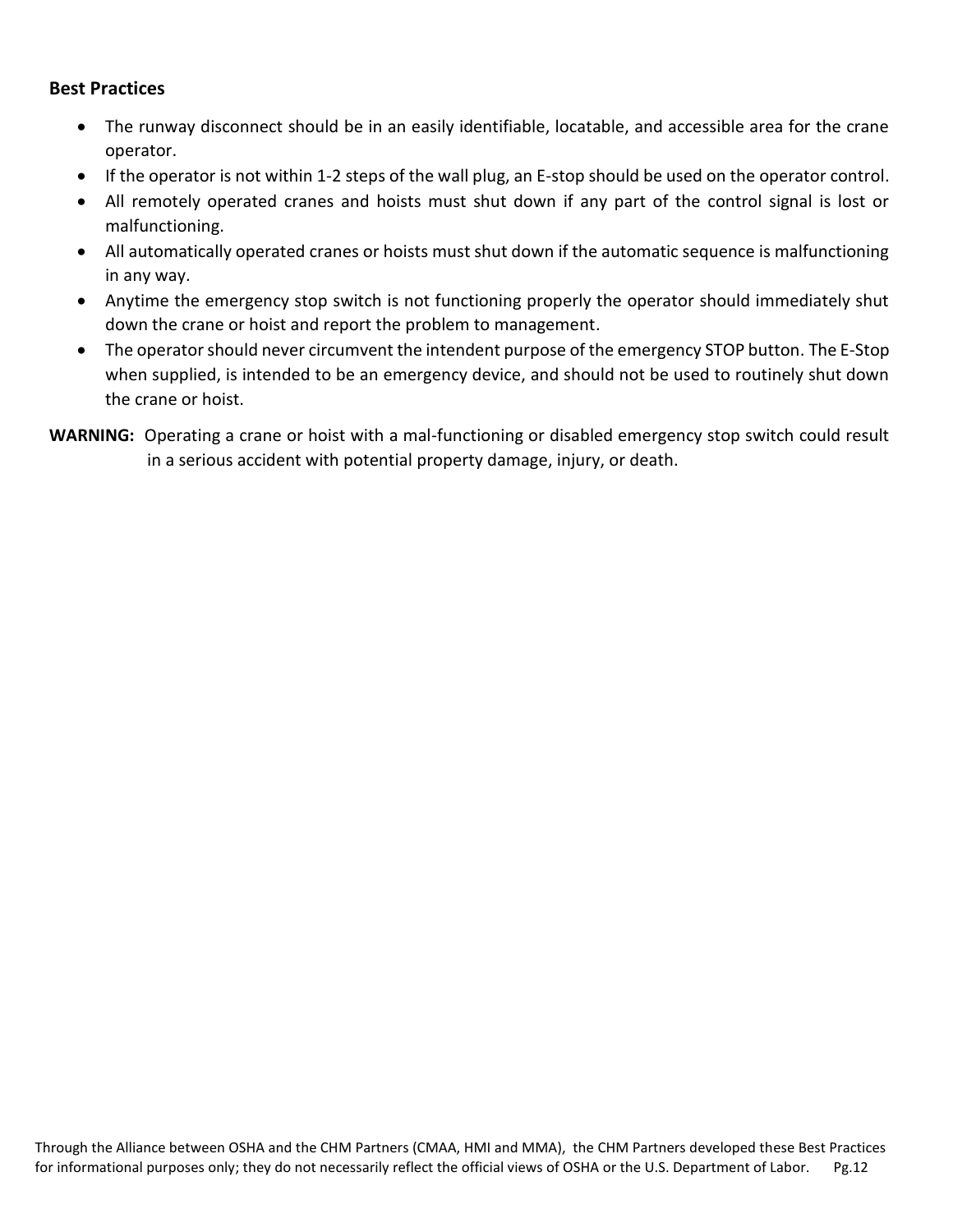# **Incorporating E-Stops E-stops – Powered Below the Hook Devices**

**Question:** How should emergency stops operate for below the hook devices that require constant power for operation?

#### **Definitions**

- **Emergency Stop:** A manually or automatically operated electric switch to cut off electric power independently of the regular operating controls.
- **Below the Hook Device (BTH):** A device used to attach a load to a hook. The device may contain components such as slings, hooks and rigging hardware and may typically be called a lifter.
- **Electric Below the Hook Device:** A BTH device that is controlled by and depends upon electricity to operate properly. (i.e., Electro-magnets, vacuum lifters, etc.)

#### **Requirements**

- **OSHA 1910.179(g)(5)(v):** All cranes using a lifting magnet shall have a magnet circuit switch of the enclosed type with provision for locking in the open position. Means for discharging the inductive load of the magnet shall be provided.
- **ASME B30.2-2016-2-1.13.8 Cranes with Lifting Magnets (a):** A crane for use with a lifting magnet shall have a separate magnet circuit switch of the enclosed type with provision for locking in the open (off) position. The magnet disconnect switch shall be connected to the line side (power supply side) of the crane disconnect switch.
- **ASME B30.20-2018-2.2.3: Vacuum Lifter: (c)** The electrical power supply to the vacuum lifter shall be connected to the line side of the crane disconnect, or to an independent circuit.
- **ASME B30.20-2018-3.2.2: Magnets: (c)** (2) Provisions shall be made for guarding the control switch in the "lift" position to protect it from being inadvertently being turned off, this would result in release of the load.
- **ASME BTH-1-2017-5.6.3: Magnet Disconnect:** Hoisting equipment using an externally powered electromagnet shall have a separate magnet circuit switch of the enclosed type with provision for locking, flagging, or tagging in the open (off) position. Means for discharging the inductive energy of the lifting magnet shall be provided. The lifting magnet disconnect switch shall be connected on the line side (power supply side) of the hoisting equipment disconnect switch.

#### **Best Practices**

- Any below the hook lifting device that requires constant electric power for operation should be separated electrically from the crane or hoist circuit and the operation of the E-stop function on the radio or push-button control.
- A separate electrical circuit including independent branch circuit fusing between the conductor bar system and the below the hook device power cable should be in place.
- Make sure that proper circuitry is in place on overhead cranes and hoists to ensure uninterrupted power is provided to the BTH device.
- Make sure that below the hook devices are in proper working condition and have been tested for capacity and capability on a regular basis.

**WARNING:** There is the potential that, when operating an overhead crane or hoist equipped with an electrically controlled below the hook lifting device where the power for the BTH device is provided by the crane or hoist circuit, an operator could, upon hitting the E-stop button, disengage the powered lifting device, resulting in the load falling, which could result in property damage, injury, or death.

Through the Alliance between OSHA and the CHM Partners (CMAA, HMI and MMA), the CHM Partners developed these Best Practices for informational purposes only; they do not necessarily reflect the official views of OSHA or the U.S. Department of Labor. Pg.13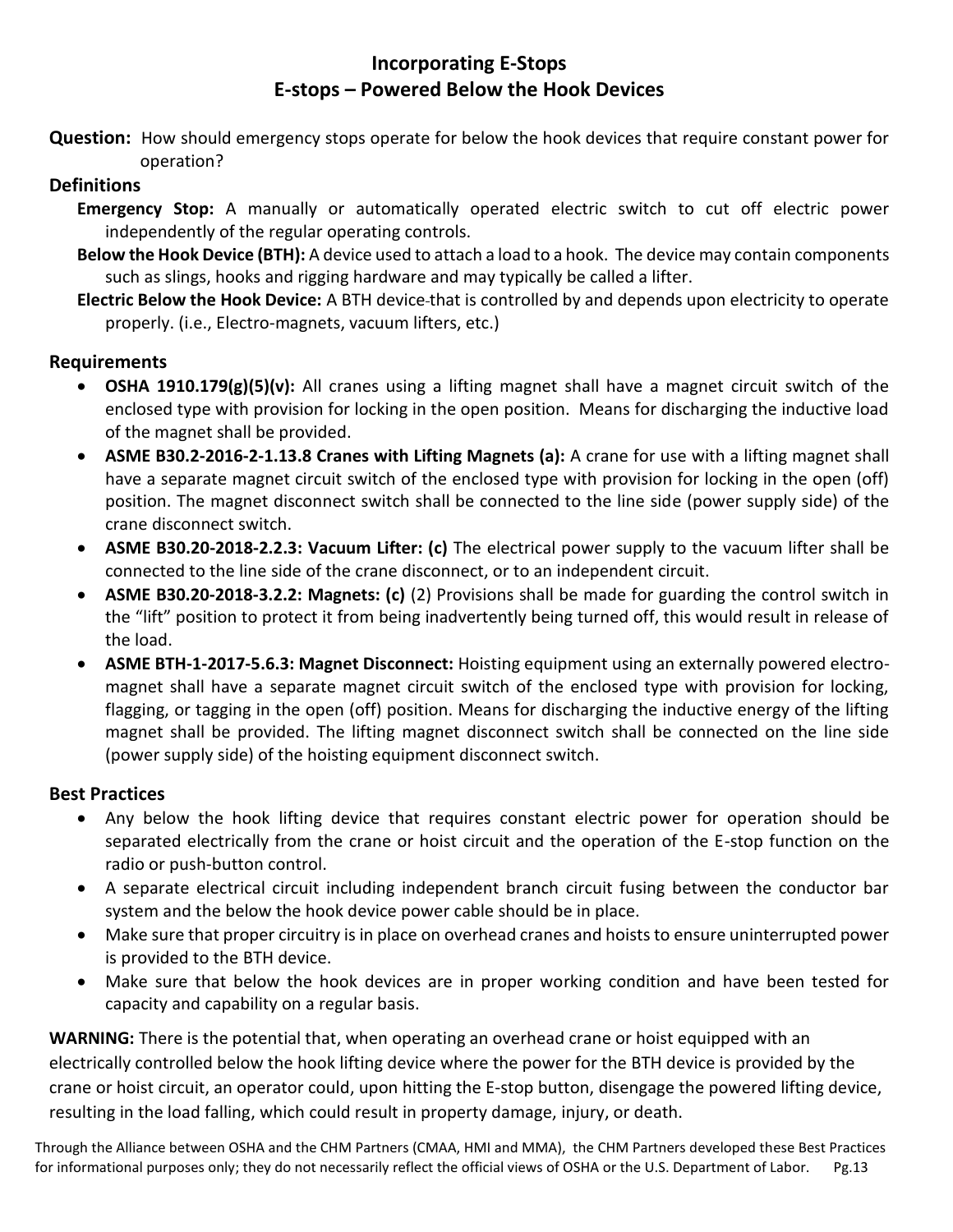#### **Runway Disconnect Switch**

**Question:** What is a runway disconnect switch and when is it required?

#### **Definitions**

**Runway Disconnect Switch** An electrical switch that isolates the building power source to the mainline conductor bar system that feeds power to the crane.

#### **Requirements**

- **NEC Article 610 Section 610.31:** A disconnecting means that has a continuous ampere rating not less than that calculated in 610.14(E) and (F) shall be provided between the runway contact conductors and the power supply. The disconnecting means shall comply with Section 430.109. This disconnecting means shall be as follows:
	- Readily accessible and operable from the ground or floor level.
	- Lockable open in accordance with section 110.25.
	- Open all ungrounded conductors simultaneously.
	- Placed within view of the runway contact conductors.

- There may be a time when the operator may have to disconnect power to the crane if the e-stop button is defective.
- Maintenance personnel may have to disconnect the mainline to work on the crane or cranes on the same system.
- Maintenance may have to disconnect the mainline when working on the building.
- Train operators and maintenance personnel on the location of the disconnect switch.
- Clearly mark the locations of disconnects so they are visible to all personnel in the bay at any time.
- Train operators on what to do in an emergency.
- In case of equipment failure, the operator may not be able to turn the crane off, make sure to train other floor and maintenance personnel on what to do.
- Make sure the disconnect switch is properly located and easily accessible.
- Train the maintenance department in proper "Lockout /Tagout" procedures (also see 29 CFR 1910.147).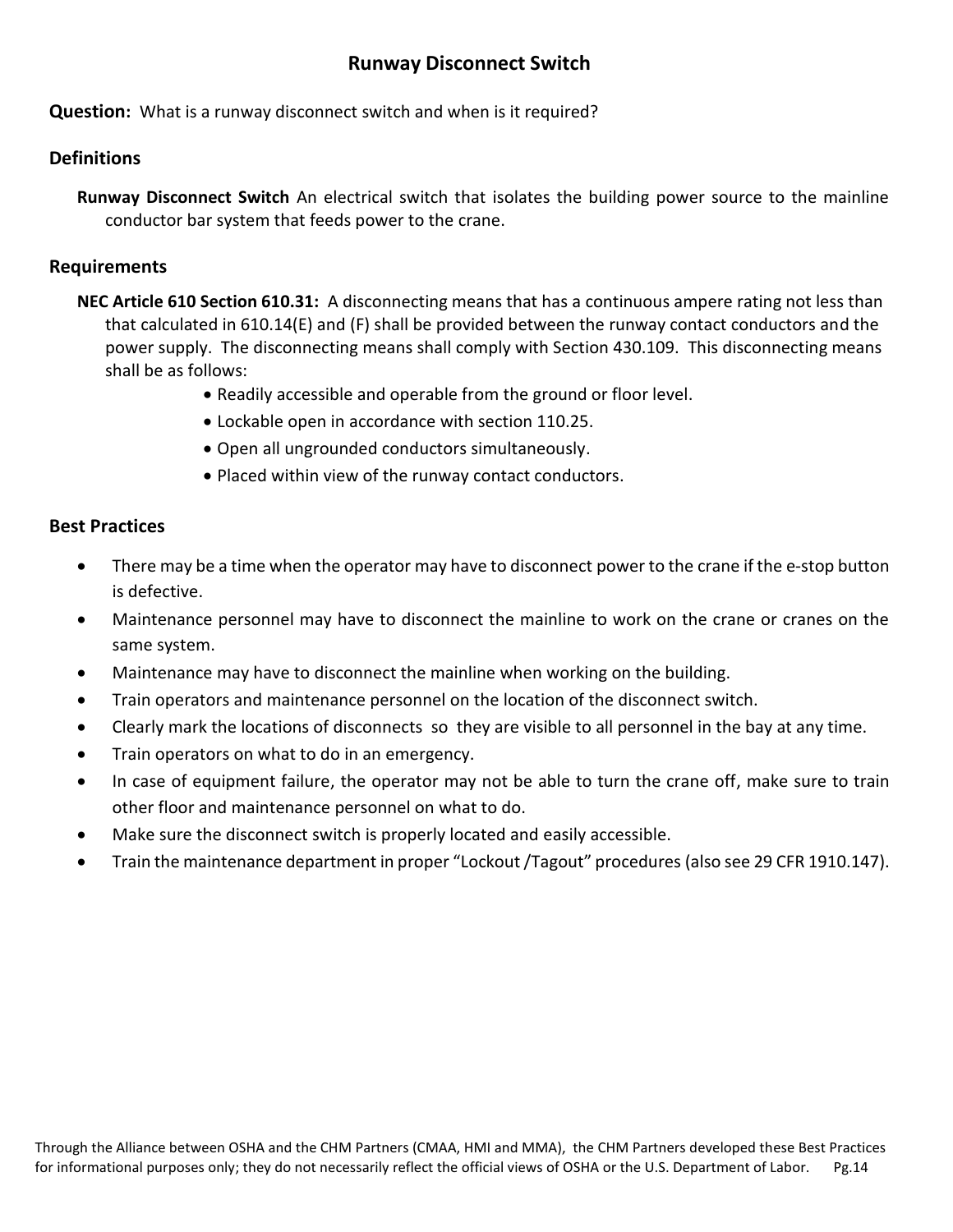# **Rail Sweeps**

**Questions:** When are rail sweeps required? When should they be replaced?

#### **Definition**

**Rail Sweep**: Structural component of the bridge and trolley end trucks that is mounted in front of the wheels that will clear the rail of obstructions.

#### **Requirements**

- Per **OSHA 1910.179(e)(4)** Bridge Trucks shall be equipped with sweeps which extend below the top of the rail and project in front of the truck wheels.
- Per **ASME B30.2,** (section 2-1.9) Rail Sweeps: the bridge and trolley truck rail sweeps shall be provided in front of the leading wheels on both ends of the bridge and trolley end trucks to clear the rail of objects which could cause damage or derailment.
- Per **CMAA spec 70,** section 3.6.3 Bridge end trucks shall have rail sweeps in front of each outside wheel and shall project below the top of the runway.
- Per **CMAA Spec 70**, section 3.9.2 trolleys should have rail sweeps.

- a. Why is this topic important to the user?
	- i. Rail sweeps remove objects that could cause damage to crane wheels, axles, and bearings.
	- ii. Rail sweeps prevent objects from getting between the rail and the wheels and derailing the wheels.
- b. Recommendations:
	- i. Keep the crane runway beams and crane girders clear of any foreign objects.
	- ii. Inspect the rail sweeps on a yearly basis.
	- iii. Replace or repair the rail sweeps when damaged or broken.
- c. What can happen if these recommendations are not followed?
	- i. Objects on the runway rail or girders could cause damage to the crane wheels, axles, and bearings.
	- ii. Objects on the runway or girders could cause the crane wheels to derail off of the runway or girder rail.
- d. What does the company need to do?
	- i. Inspect the rail sweeps and their connections on a yearly basis.
	- ii. Maintain sweeps and replace or repair when damaged or broken.
- e. What does the crane user/operator need to do?
	- i. Report any damage or misalignment of the sweeps to a supervisor or owner.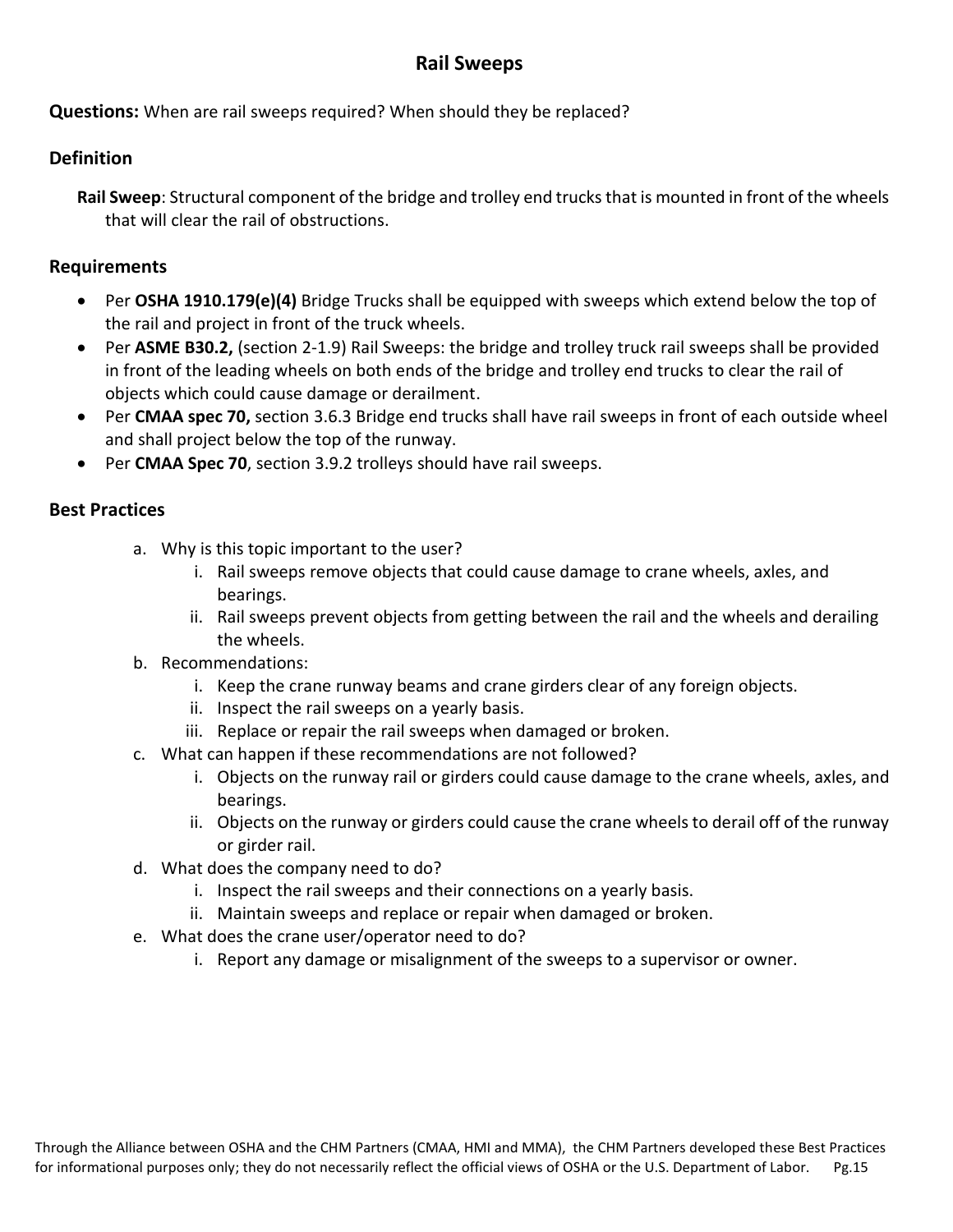#### **Definition**

A **bumper** is an energy absorbing device for reducing impact when a moving crane or trolley reaches the end of its permitted travel or when two moving cranes or trolleys come into contact. Bumpers can be rubber, polyurethane, spring, or hydraulic type and should engage directly with the end stops.

#### **Requirements**

**CMAA Specification 70**, (Section 4.14), **OSHA 1910.179** ((e) (2) and (e) (3)) and **ASME B30.2**, (Section 2-1.8) the bridge and trolley shall be provided with bumpers or other means providing equivalent effect. These bumpers, when used, have the following minimum characteristics.

- Have energy absorbing capacity to stop the crane when traveling with power off in either direction at a speed of at least 40% for bridge motion or 50% for trolley motion.
- Bridge motion Be capable of stopping the crane at a rate of deceleration not to exceed an average of 3 feet per second per second when traveling with power off in either direction at 20% of rated load speed.
- Trolley motion Be capable of stopping the trolley at a rate of deceleration not to exceed an average of 4.7 feet per second per second when traveling with power off in either direction at 50% of rated load speed.
- Be so mounted that there is no direct shear on bolts upon impact.
- Bumpers shall be designed and installed to minimize parts falling from the crane in case of breakage or loosening of bolted connections.
- When more than one bridge or trolley is located and operated on the same crane or runway, bumpers shall be provided on their adjacent ends to meet the requirements stated above.
- Bumpers shall be designed and installed to minimize parts falling from the crane in case of breakage or loosening of bolted connection.

- Bumpers prevents structural damage to crane, runway and building.
- User needs to understand what would happen if the crane were run into the end stops at full speed.
- Structural damage to the crane, end stops, building, lifted load and possibly the crane operator if bumpers are not maintained and properly sized.
- Damage to the electrical equipment can also occur.
- Maintain bumpers and adjacent end stops and replace when required.
- Operator needs to visually inspect bumpers before each operational shift.
- Report any damage or misalignment of bumpers to a supervisor or owner.
- Operator training to not rely on bumpers to stop the crane or trolley.
- Trolley/bridge travel or slowdown limits maybe required.
- Operations that require consistent use of the bumpers into the stops may require additional equipment to prevent damage (slowdown limits or distance detection systems).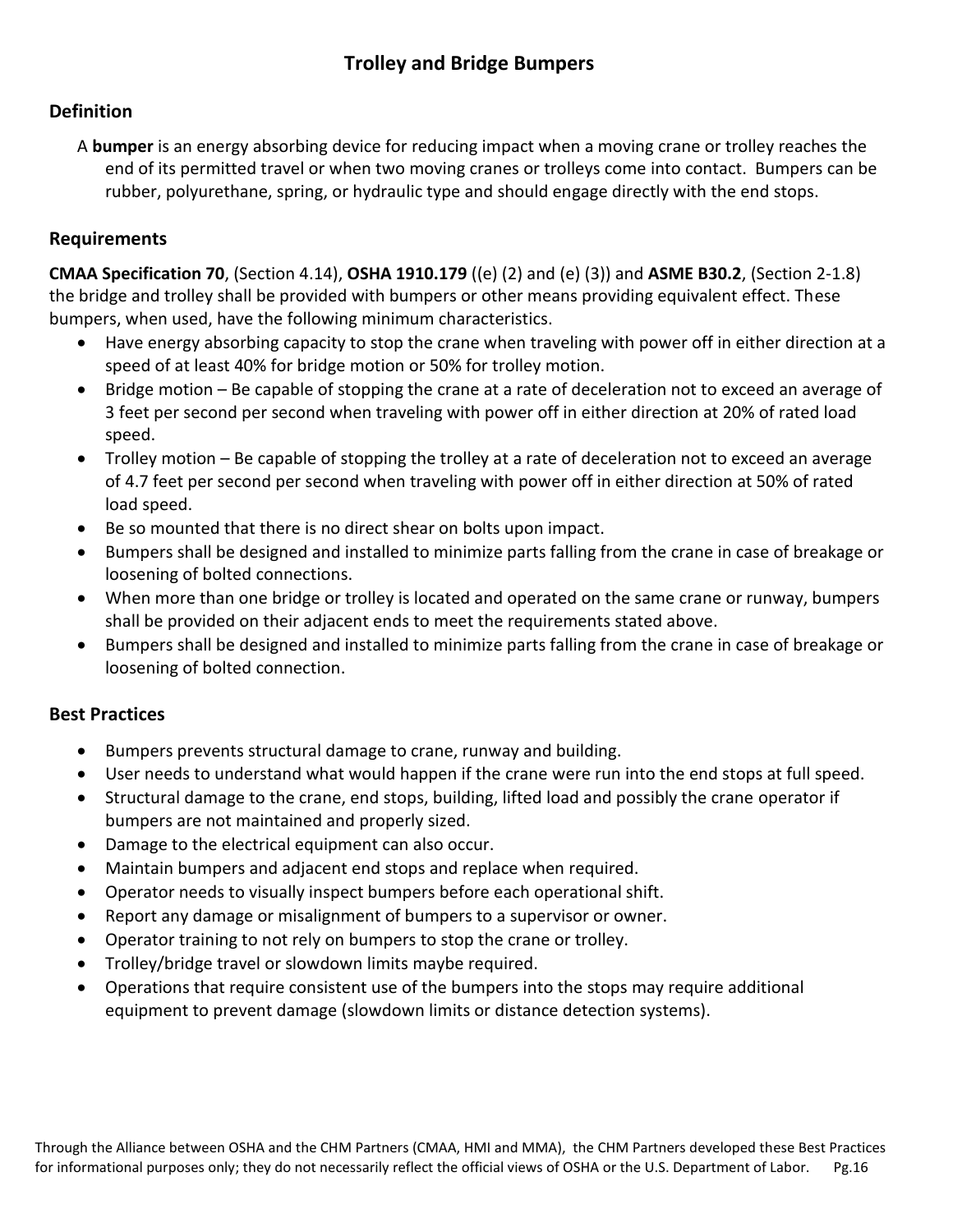# **Bridge and Trolley Brakes**

**Question:** When are bridge and trolley brakes required and how should they be sized?

#### **Definitions**

**Brake**: A device used for retarding or stopping motion by friction or power means. **Holding Brake**: A brake that automatically prevents motion when power is off. **Control Braking**: A method of controlling speed by removing energy from the moving body or imparting energy in the opposite direction.

#### **References**

- **OSHA 1910.179** Section 1910.179(f)(4) Brakes for Trolleys and Bridges
- **CMAA 70** Section 4.9.3 Trolley Brakes and Section 4.9.4 Bridge Brakes
- **CMAA 74** Section 4.4 Bridge Brakes
- **ASME B30.2** Sections 2-1.12.3 Trolley Brakes, 2-1.12.4 Bridge Brakes and 2-1.12.5 Trolley and Bridge Brakes Provisions
- **ASME B30.17** Sections 17-1.13.2 Trolley Brakes, 17-1.13.3 Bridge Brakes and 2-1.13.4 Trolley and Bridge Brakes Provisions

#### **Requirements**

**OSHA**, **ASME** and **CMAA** all recommend or require both bridge and trolley brakes for powered cranes and hoists. The requirements of these standards vary slightly but in general require the following:

- The bridge and trolley must stop within a distance equal to 10% of the rated load speed when traveling at rated speed with a rated load. Example: 120 FPM Bridge or trolley must stop within 12 feet.
- When at rest the bridge and trolley brake must resist a horizontal force equal to 1% of the combined weight of the bridge, hoist, trolley, and rated load for the bridge brake or 1% of the combined weight of the hoist, trolley and rated load for the trolley brake or 50% of the rated motor torque for indoor service or 100% of the rated motor torque for outdoor service, whichever is greater.
- Control braking is an applicable means of braking, as long as a holding brake is employed during times of power loss.
- Non-coasting mechanical drives are an acceptable means of braking, except on cab cranes as long as the stopping distance and holding requirements shown above are met.

#### **Best Practices**

- Brakes are important to maintaining control of the load for safe operating practices. They save wear and tear on the bridge and trolley and prevent the load from running into and damaging equipment and personnel.
- The equipment owner should ensure the operator is properly trained and has a full understanding of the trolley and bridge braking functions and how they change based on the load on the trolley or bridge.
- The operator should test the function of all brakes before each operational shift-and report any operational deficiencies such as excessive drift to their supervisor.
- Inspect and maintain all brakes according to manufacturer's recommendations and the applicable requirements of OSHA, ASME and CMAA.

**WARNING:** Failure to properly inspect and maintain trolley and bridge brakes may result in building, runway structure, crane, or load damage as well as personal injury or death.

Through the Alliance between OSHA and the CHM Partners (CMAA, HMI and MMA), the CHM Partners developed these Best Practices for informational purposes only; they do not necessarily reflect the official views of OSHA or the U.S. Department of Labor. Pg.17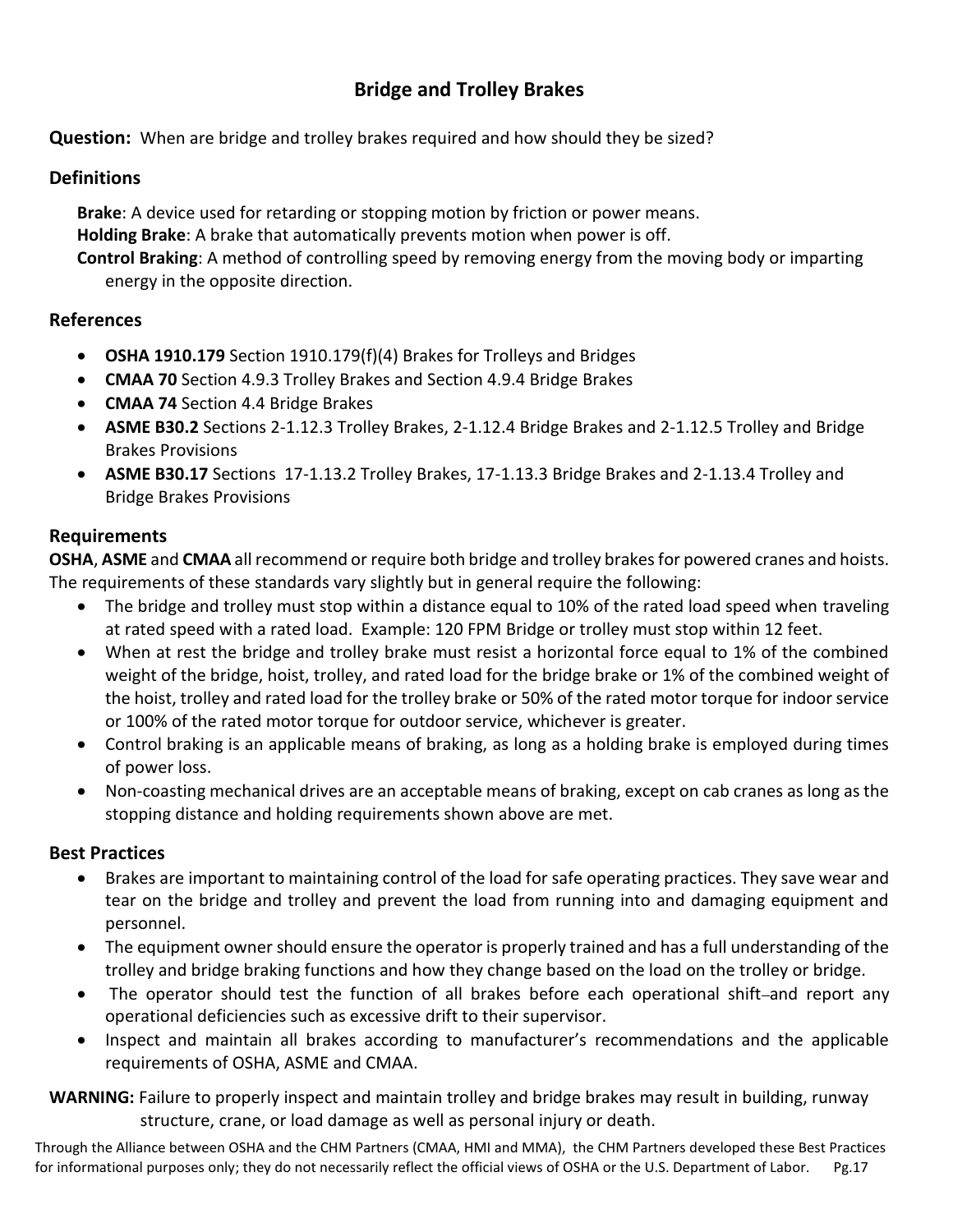# **Guards – Couplings and Line Shafts**

**Question:** What are the guarding requirements for crane and hoist couplings and line shafts?

#### **Definitions from OSHA**

**Guard:** barriers which prevent access to danger areas.

**[Fixed](https://www.osha.gov/SLTC/etools/machineguarding/guards.html#Fixed) Guards**: a permanent part of equipment not dependent upon moving parts.

**Removable Guards**: can be disconnected to assist with maintenance, inspection, etc.

**[Interlocked](https://www.osha.gov/SLTC/etools/machineguarding/guards.html#Interlocked) Guards:** are guards that when opened or moved, shut off the power to the equipment.

**Self-Adjusting Guard**: move in relation to the item to be guarded and the operator.

**Coupling**: a device for connecting parts of machinery.

**Line Shaft**: a power-driven rotating shaft for power transmission.

#### **Requirements**

- **OSHA 1910.179(e)(6)(i):** exposed moving parts such as gears, set screws, projecting keys, chains, chain sprockets, and reciprocating components which might constitute a hazard under normal operating conditions shall be guarded.
- **1910.179(e)(6)(ii):** Guards shall be securely fastened.
- **1910.179(e)(6)(iii):** Each guard shall be capable of supporting without permanent distortion the weight of a 200-pound person unless the guard is located where it is impossible for a person to step on it.
- **ASME B30.2-2016 and ASME B30.17-2017:** Both crane standards contain requirements for guarding similar to the OSHA 1910.179 regulation but add requirements for maintenance personnel to ensure all guards have been replaced if lost or damaged before returning the crane or hoist to service.

- A fixed guard shall be installed and securely fastened on all moving parts of the crane or hoist which might constitute a hazard under normal operating conditions.
- Hazards should be identified by a qualified person during normal operating conditions rather than during maintenance procedures.
- Special attention should be given to line shafts and couplings that may be in the walking path of a crane operator when entering or exiting the cab. Guard attachments should be inspected regularly to verify that they are secure and that they do not show signs of significant deterioration or corrosion. Guards should be visually identified or marked to properly identify the guarded hazard. Guards that are removed for inspection or service should be reinstalled prior to operation of the crane or hoist. Crane inspectors should document that guards have been installed on all moving parts which might constitute a hazard under normal operating conditions and that the guards are properly secured and marked to identify the guarded hazard. Couplings and line shafts shall be guarded for all cranes and hoists when they present a hazard during normal operations.
- Guards shall be capable of supporting 200 lbs. unless the guard is in an inaccessible area.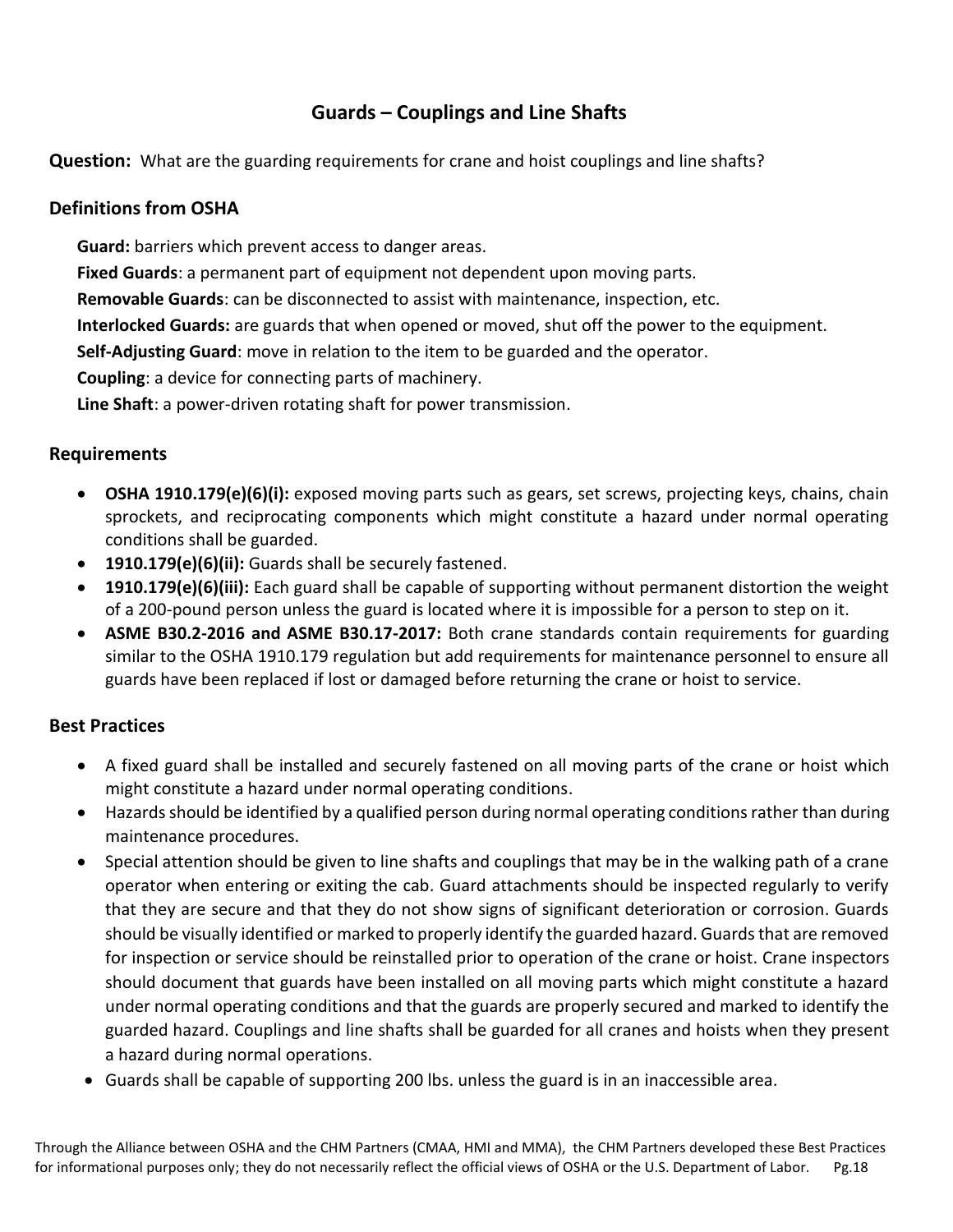# **End Stops**

**Questions:** When and where are end stops required? How do you size end stops?

#### **Definition**

**1910.179(a)(57)** A **stop** is a device to limit travel of a trolley or crane bridge. This device normally is attached to a fixed structure and normally does not have energy absorbing ability.

#### **Requirements**

**CMAA 70 - 4.15** Runway stops limiting the bridge travel are normally designed and provided by the owner or specifier. Stops are located at the limits of the trolley and bridge travel and shall engage the full surface of the bumper. Stops engaging the tread of the wheel are not recommended.

- This device prevents the trolley or bridge from coming off the running surface. User needs to understand what would happen if they ran the crane into the end stops at full speed.
- Damage can occur if the stops are not sufficient to prevent the bridge or trolley from coming off the rail.
- Owner should ensure that end stops are designed correctly.
- Operators should be trained to not rely on the end stops to stop the bridge or trolley.
- Trolley or bridge limits maybe required. Bumpers should engage with the end stop directly, the wheel should not.
- Operators should not need to operate crane or trolley near the end stops.
- End stops should be bolted or welded in place to a substantial member that will accommodate forces or loadings. The web of structural members is not usually considered a substantial mounting surface.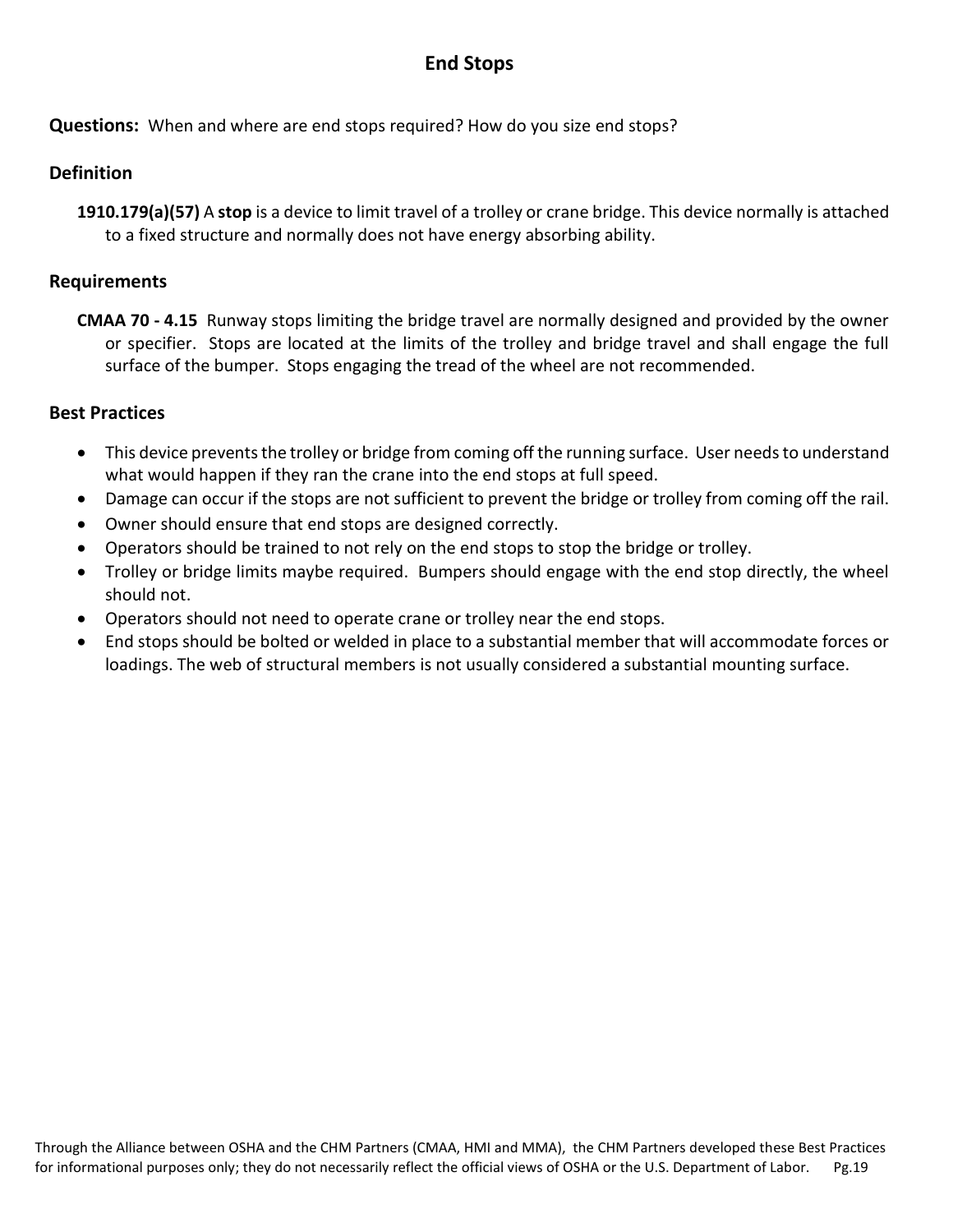# **Chain Containers**

#### **Question:** Are chain containers required and when should they be used?

#### **Definition**

A **chain container** is a device that captures and stores hoist load chain when it is on the no-load side of the hoist's load sheave, it is located below the hoist body.

#### **Requirements**

**ASME B30.16 Section 16-1.3.3(g)** states "Where the slack load chain hanging from the hoist may create a hazard to operations or personnel, a chain container recommended by the hoist manufacturer or a qualified person should be used."

- A Chain Container is an optional device that keeps this excess load chain from interfering with the load, adjacent load chain and the operator during hoisting operations. Chain containers should always be used.
- Chain containers should be designed by a qualified Engineer or the hoists manufacturer to ensure the chain container is suitable for its intended use.
- Chain Containers should be designed to have sufficient volume to contain the entire lift length of the hoists load chain. Considerations should be made regarding the chains stacking mode when it is fed into the container by the hoist's operation.
- Chain containers should be designed so as not to interfere with the hoist's performance or function.
- Chain container design should consider application specific requirements. For instance, clearance from obstruction, materials to be used and environmental considerations should be made.
- Chain containers should be installed correctly, and the no-load chain should be terminated in accordance with the manufacturer's instructions.
- Operators should not make alterations to the Chain Container design without a qualified engineer or the equipment manufacturer's approval.
- Operators should avoid contact between the load/load fixture and the Chain Container.
- Chain Containers should be inspected before use to ensure the container, its suspension and hardware are in good working condition. Chain Containers showing signs of wear or damage should be replaced before use.
- **WARNING:** Poorly maintained load chain can affect the load chain's stacking characteristics and result in the chain spilling from the chain container. Poorly maintained load chain is exposed to adverse kinking or corrosion, leading to a critical failure. Maintain the load chain in accordance with the manufacturer's recommendations.
- **WARNING:** The chain container suspension including brackets, links, fasteners, and other components that support the chain container must be designed with sufficient strength to ensure this suspension does not fail under load and must be inspected frequently to ensure the suspension has not been damaged or worn. Failure to properly design and maintain this suspension could result in the container and load chain falling which could cause serious injury or death.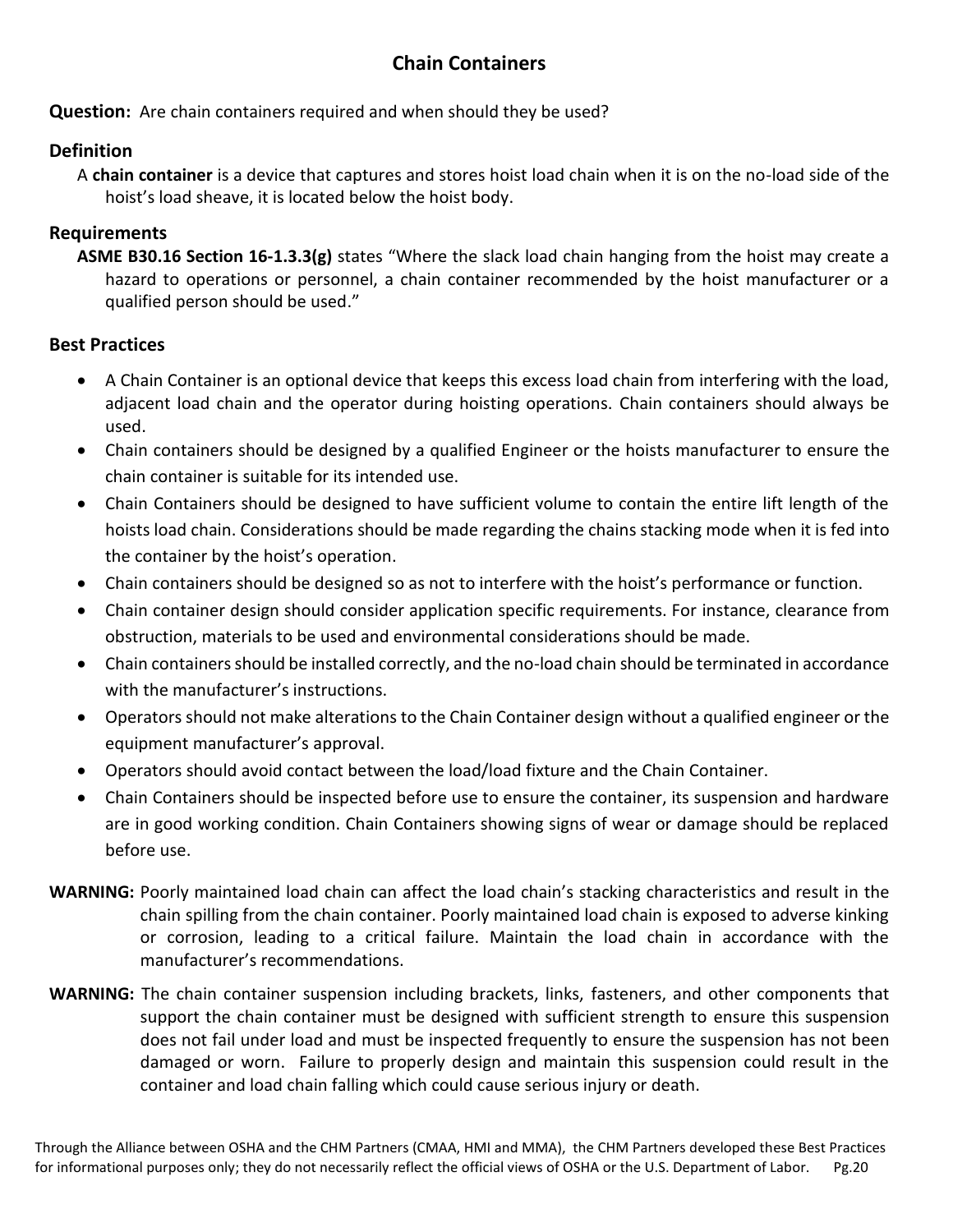#### **Chain Container Images**



**Image 1: Round Style with Suspension**



**Image 2: Contoured Style with Suspension**



**Image 3: Poly Molded Style with Suspension**



**Image 4: Fabric Style with Suspension and Redundant Safety Cable**



**Image 5: Round Fabric Style with Suspension**



**Image 6: Rectangular Fabric Style with Suspension**

Through the Alliance between OSHA and the CHM Partners (CMAA, HMI and MMA), the CHM Partners developed these Best Practices for informational purposes only; they do not necessarily reflect the official views of OSHA or the U.S. Department of Labor. Pg.21